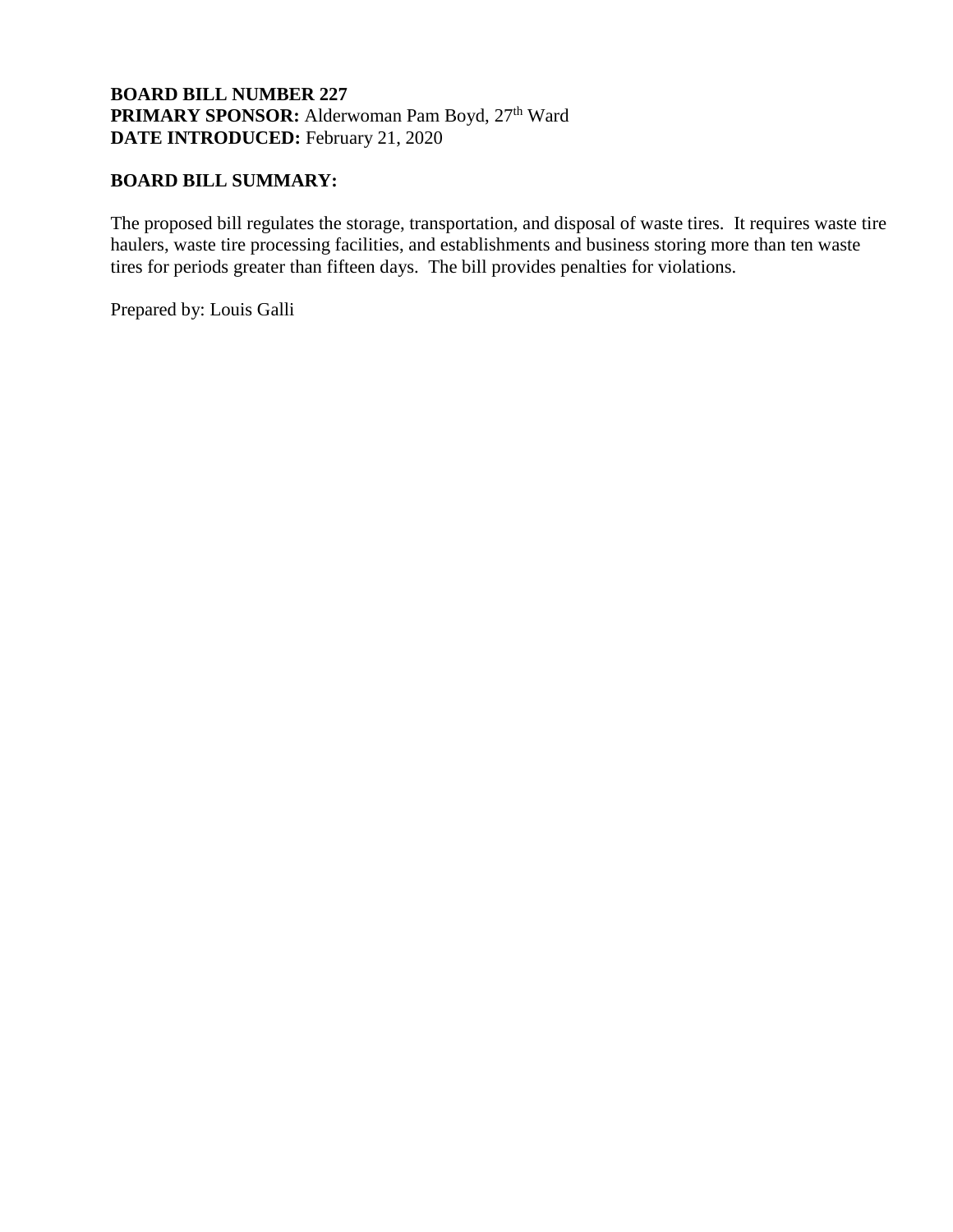## **BOARD BILL NUMBER 227 INTRODUCED BY: ALDERWOMAN PAMELA BOYD/ALDERMAN JEFFREY BOYD/ALDERWOMAN CAROL HOWARD/ ALDERMAN LARRY ARNOWITZ/ALDERMAN JOE VACCARO/ ALDERWOMAN SHAMEEM CLARK-HUBBARD/ALDERWOMAN CHRISTINE INGRASSIA**

| $\mathbf{1}$   | An ordinance regulating the storage, transportation and disposal of waste tires; and requiring waste   |
|----------------|--------------------------------------------------------------------------------------------------------|
| $\overline{2}$ | tire haulers to register with the Department of Public Safety, and tire dealers, waste tire processing |
| 3              | facilities, and waste tire holding sites obtain permits from the Department of Public Safety; and      |
| 4              | providing penalties for violations of the provisions thereof; and containing an effective date, and    |
| 5              | severability clause.                                                                                   |
| 6              | BE IT ORDAINED BY THE CITY OF ST. LOUIS AS FOLLOWS:                                                    |
| 7              | <b>SECTION ONE.</b><br>Definitions.                                                                    |
| $8\phantom{.}$ | The following words, terms and phrases, when used in this ordinance, shall have the meanings           |
| 9              | ascribed to them in this section, except when context clearly indicates a different meaning:           |
| 10             | Auto salvage yard means a place that stores salvage vehicles for more than fifteen (15)<br>1.          |
| 11             | consecutive calendar days or dismantles salvage vehicles for the sale of parts or buys and             |
| 12             | sells motor vehicle parts and accessories or stores used motor vehicle parts and accessories           |
| 13             | for more that fifteen (15) consecutive days. For purposes of this ordinance a salvage yard             |
| 14             | is also a waste tire site                                                                              |
| 15             | 2. Chipped or shredded tire means a tire that has been reduced to parts no larger than that            |
| 16             | specified in the definition of a cut tire.                                                             |
| 17             | Cut tire means a waste tire cut in half circumferentially, or cut into at least three parts with<br>3. |
| 18             | no part being larger than approximately one-third the original tire's size, or the sidewalls           |
| 19             | removed from the treads.<br>Page 1 of 24<br><b>Board Bill Number 227</b><br>P. Boyd                    |
|                | <b>February 21, 2020</b>                                                                               |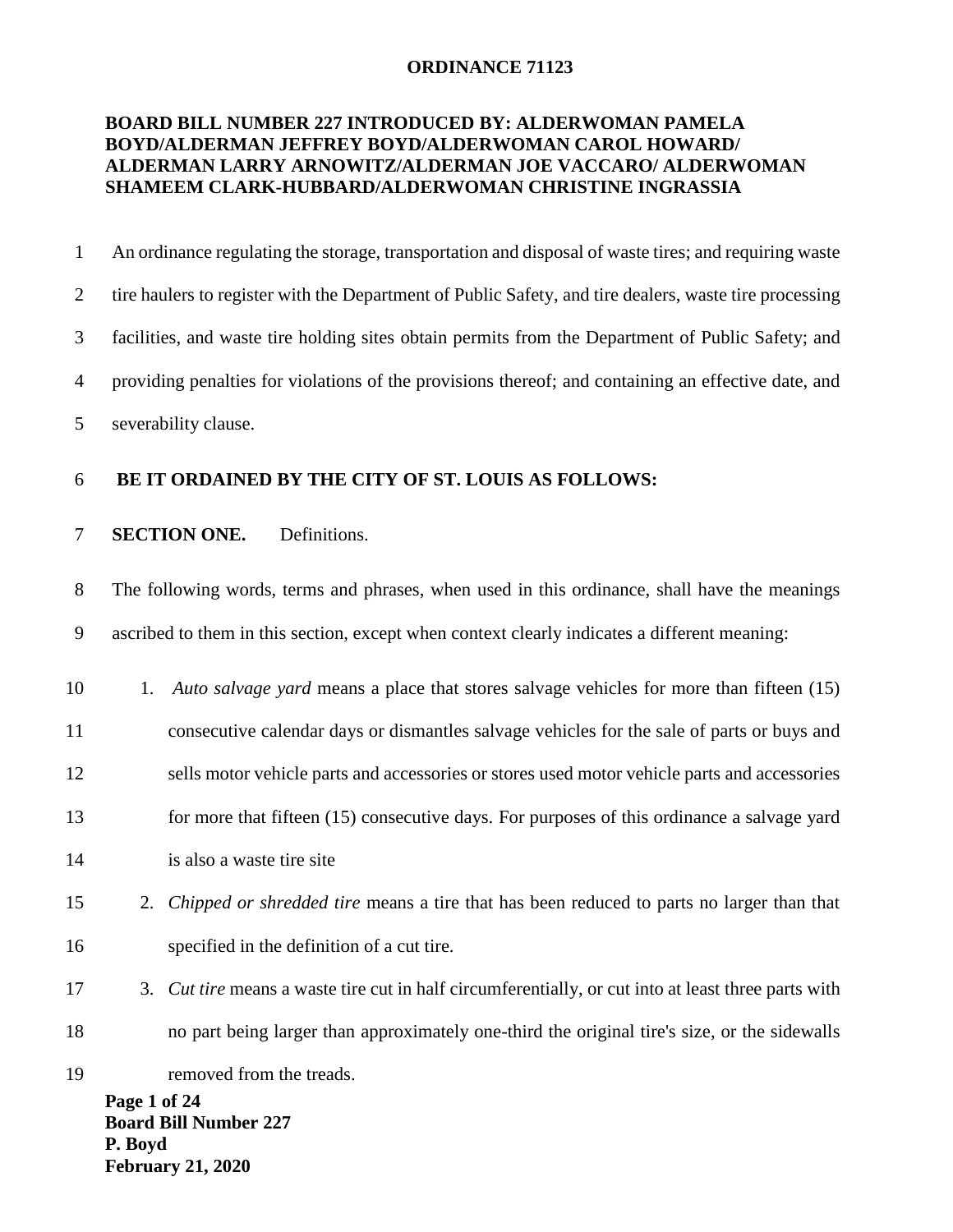| $\mathbf{1}$   | 4. Department means the City of St. Louis Department of Public Safety.                            |
|----------------|---------------------------------------------------------------------------------------------------|
| $\overline{2}$ | 5. Designated agent is an individual designated by a holder of a permit issued by the City of     |
| 3              | St. Louis pursuant to this ordinance who is in actual management and control of the               |
| 4              | permitted business.                                                                               |
| 5              | 6. Director is the director of the City of St. Louis Department of Public Safety or their         |
| 6              | designated representative.                                                                        |
| 7              | 7. Department of Natural Resources or DNR means the Missouri Department of Natural                |
| 8              | Resources.                                                                                        |
| 9              | 8. <i>Individual</i> means a natural person.                                                      |
| 10             | 9. Owner operator mean any person who owns, leases, operates, or controls a waste tire            |
| 11             | processing facility, tire dealer, salvage yard, auto salvage yard, or is a waste tire hauler.     |
| 12             | 10. Permit holder means the owner operator for the site for which a permit issued pursuant to     |
| 13             | this ordinance is sought.                                                                         |
| 14             | 11. Person means an individual, business or charitable organization or association,               |
| 15             | corporation, partnership, firm, limited liability company, or limited liability partnership.      |
| 16             | 12. Registrant means the owner operator of a business required to register as a waste tire hauler |
| 17             | pursuant to this ordinance.                                                                       |
| 18             | 13. Salvage means old or scrap copper, brass, rope, rags, batteries, paper, rubber debris, iron,  |
| 19             | steel and other old or scrap ferrous or nonferrous material.                                      |
| 20             | 14. Salvage vehicle means a vehicle which is incapable of operation or use upon the highways      |
| 21             | or which has no use or resale value except as a source of parts or salvage. The absence of        |
| 22             | any of the following items shall be deemed to render a vehicle inoperable: front or rear          |

**Page 2 of 24 Board Bill Number 227 P. Boyd February 21, 2020**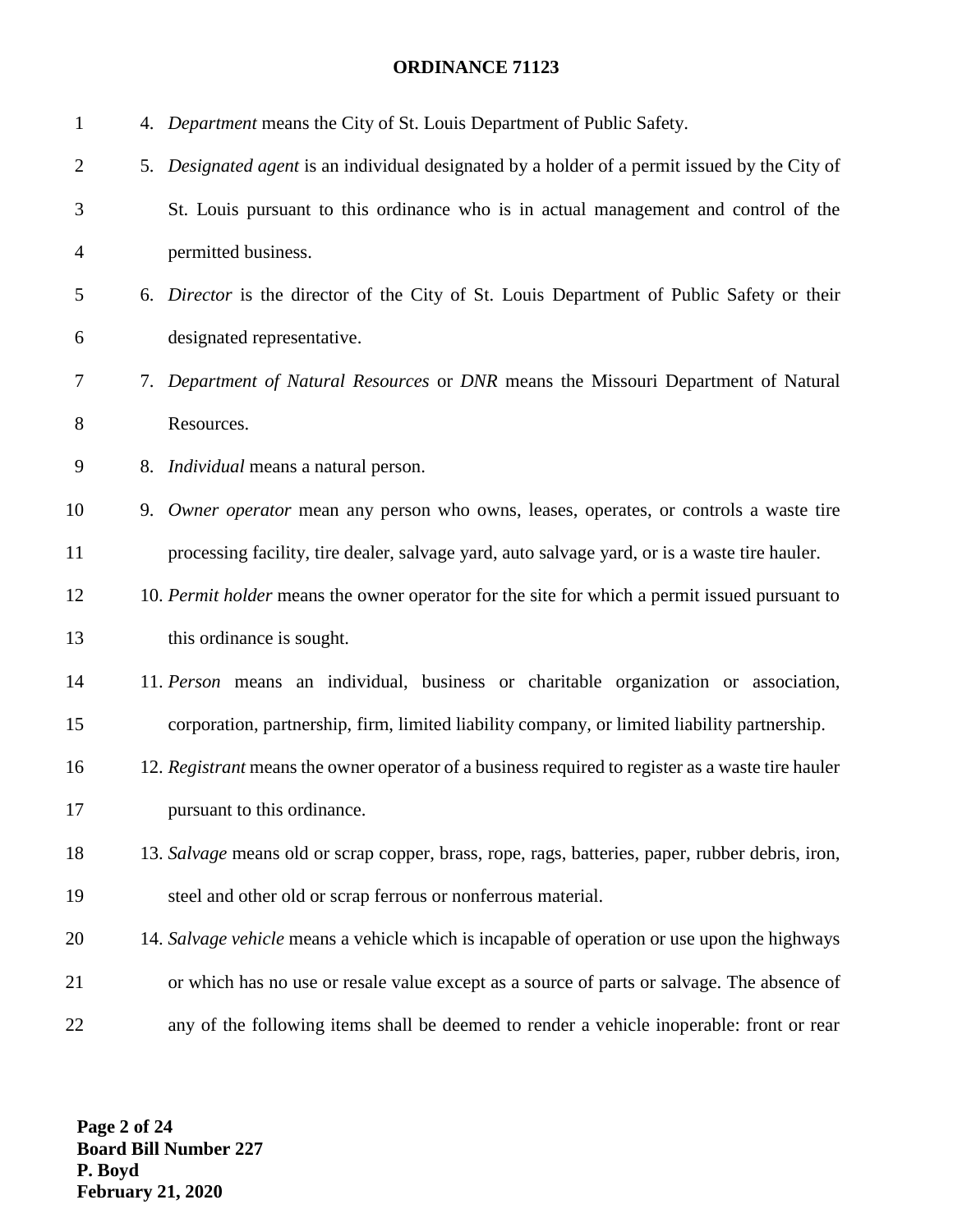| $\mathbf{1}$   | fender, front or rear quarter panel, hood, trunk lid, front grill, front or rear clip, wheel, front |
|----------------|-----------------------------------------------------------------------------------------------------|
| $\overline{c}$ | or rear axle, engine, transmission, instrument panel, windshield or window, or dashboard.           |
| 3              | 15. Salvage yard means an establishment, area or place of business maintained, operated or          |
| $\overline{4}$ | used for the storing, keeping, buying, or selling of salvage. For purposes of this ordinance        |
| 5              | a salvage yard is also a waste tire site                                                            |
| 6              | 16. State means the State of Missouri.                                                              |
| 7              | 17. Tire dealer means any establishment or place of business where new, used, or                    |
| 8              | remanufactured tires are bought or sold.                                                            |
| 9              | 18. Vector means any organism, such as an insect, that transmits a pathogen.                        |
| 10             | 19. Waste tire means a tire that is no longer suitable for its original intended purpose because    |
| 11             | of wear, damage or defect or has been discarded with the intent of final disposal.                  |
| 12             | 20. Waste tire hauler means any person that is in the business of hauling or transporting waste     |
| 13             | tires within the City of St. Louis, or that hauls or transports waste tires within the City of      |
| 14             | St. Louis as a supporting function of their regular business activities.                            |
| 15             | 21. Waste tire processing facility means any establishment or place of business where waste         |
| 16             | tires are processed for disposal, recycling or for other legal purposes.                            |
| 17             | 22. Waste tire site means any establishment or place of business where more than ten (10)           |
| 18             | waste tires are maintained or stored for more than fifteen (15) consecutive days.                   |
| 19             | <b>SECTION TWO.</b><br>Administration and Enforcement                                               |
| 20             | The Director shall be responsible for the implementation, administration and enforcement<br>A.      |
| 21             | of the provisions of this ordinance.                                                                |

**Page 3 of 24 Board Bill Number 227 P. Boyd February 21, 2020**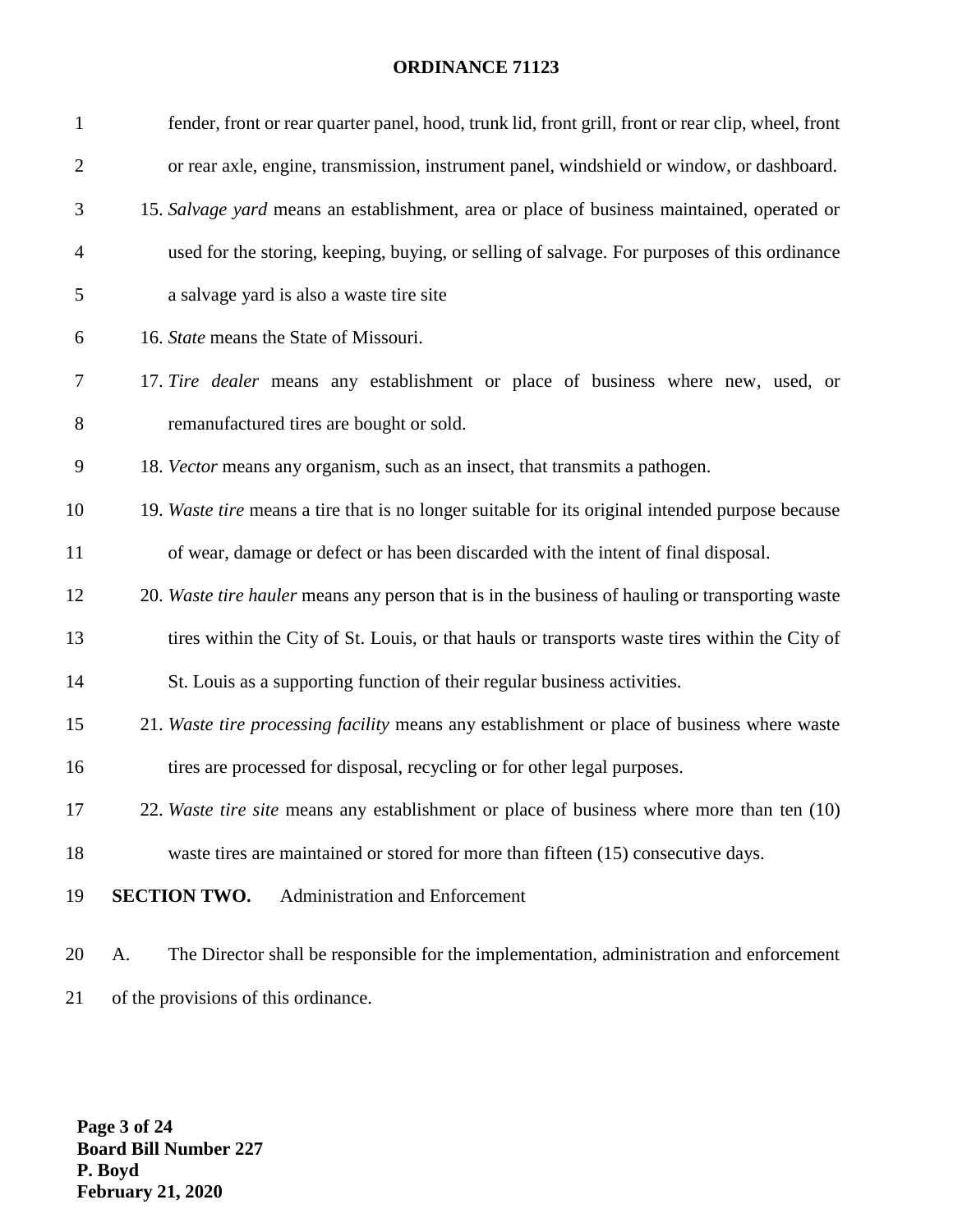B. Wherever conflicting provisions or requirements occur between this ordinance and any other City of St. Louis ordinance, or Missouri State or federal laws and regulations the most restrictive shall govern.

 C. The Director is authorized to make and promulgate reasonable and necessary rules and regulations to carry out the provisions of this ordinance. A copy of all such rules and regulations shall be filed in the Director's office, and made available to the public at said office and the main offices of all departments and divisions under the Director, and shall published on the Department website.

 D. At least thirty days (30) days prior to the effective of this ordinance the Director shall have in place, ready for implementation: rules and procedures for applying for and issuing tire dealer permits, waste tire site permits, and registering as a waste tire hauler, and ensure that permit holders and registrants update the information on their application or registration as required in this ordinance; rules and procedures for conducting the inspections required in Section 4, A, 1, of this ordinance; and rules and procedures for submitting complaints of violations of this ordinance, including a standard complaint form, and investigating such complaints.

**SECTION THREE.** Prohibited Activities.

 A. It shall be unlawful for any person to dispose of waste tires in the City of St. Louis except as provided in this ordinance. Waste tires shall be collected only at a waste tire site, waste tire facility, or a temporary site as specifically allowed by Missouri State or federal laws or regulations and approved by the Director.

**Page 4 of 24 Board Bill Number 227 P. Boyd February 21, 2020** B. It shall be unlawful for any person to maintain a waste tire facility unless the facility has a 22 valid permit issued by the Department of Natural Resources for the proper and temporary storage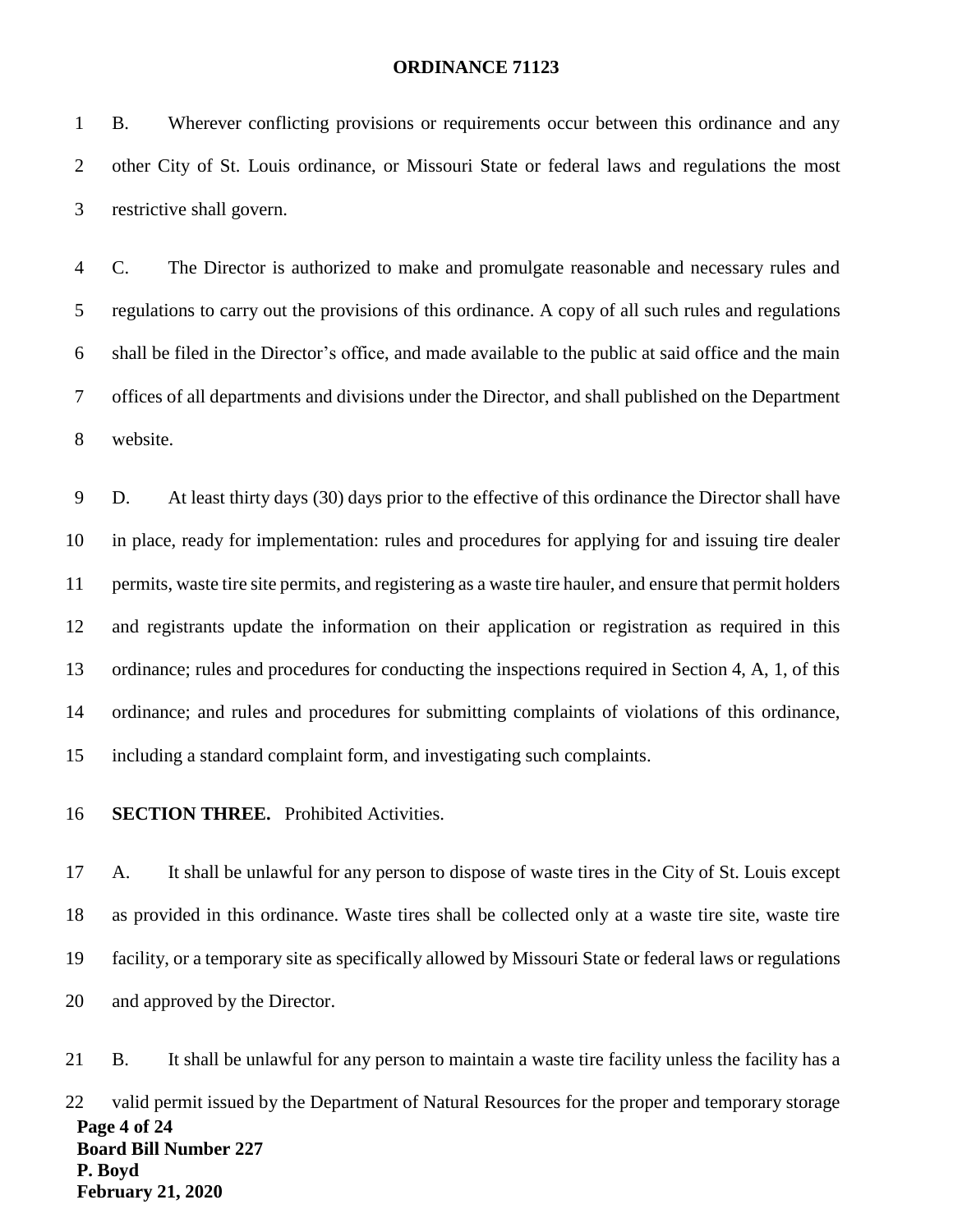of waste tires, or is exempt from the State's permit requirements, and has a valid waste tire site permit issued by the City of St. Louis.

 C. It shall be unlawful for any person to maintain a waste tire site, or allow a waste tire site to be maintained on property owned or controlled by them without a valid waste tire site permit issued by the City of St. Louis.

 D. It shall be unlawful for the owner operator of a waste tire site that is not a waste tire facility to store more than more than fifty (50) waste tires for a period longer than thirty (30) consecutive days except as provided in Section 11 of this ordinance.

 E. It shall be unlawful for any person to maintain an auto salvage yard or salvage yard without a valid waste tire site permit issued by the City.

 E. It shall be unlawful for an individual to store or maintain waste tires or allow waste tires to accumulate on property that is owned or controlled by them except as provided in Section 11 of this ordinance.

 F. It shall be unlawful for any person that is in the business of hauling or transporting waste tires in the City of St. Louis, or for any person to haul or transport more than five (5) waste tires as a supporting function of their regular business activities without a waste tire hauler permit.

 G. It shall be unlawful for any person to maintain a tire dealer unless the owner operator has a valid tire dealer permit issued by City of St. Louis for each location in the City of St. Louis where the person engages in the buying or selling of new, used, or remanufactured tires, and locations in 20 the City of St. Louis where waste tires are stored or maintained by the tire dealer

## **SECTION FOUR.** Department of Public Safety Duties & Responsibilities

**Page 5 of 24 Board Bill Number 227 P. Boyd February 21, 2020**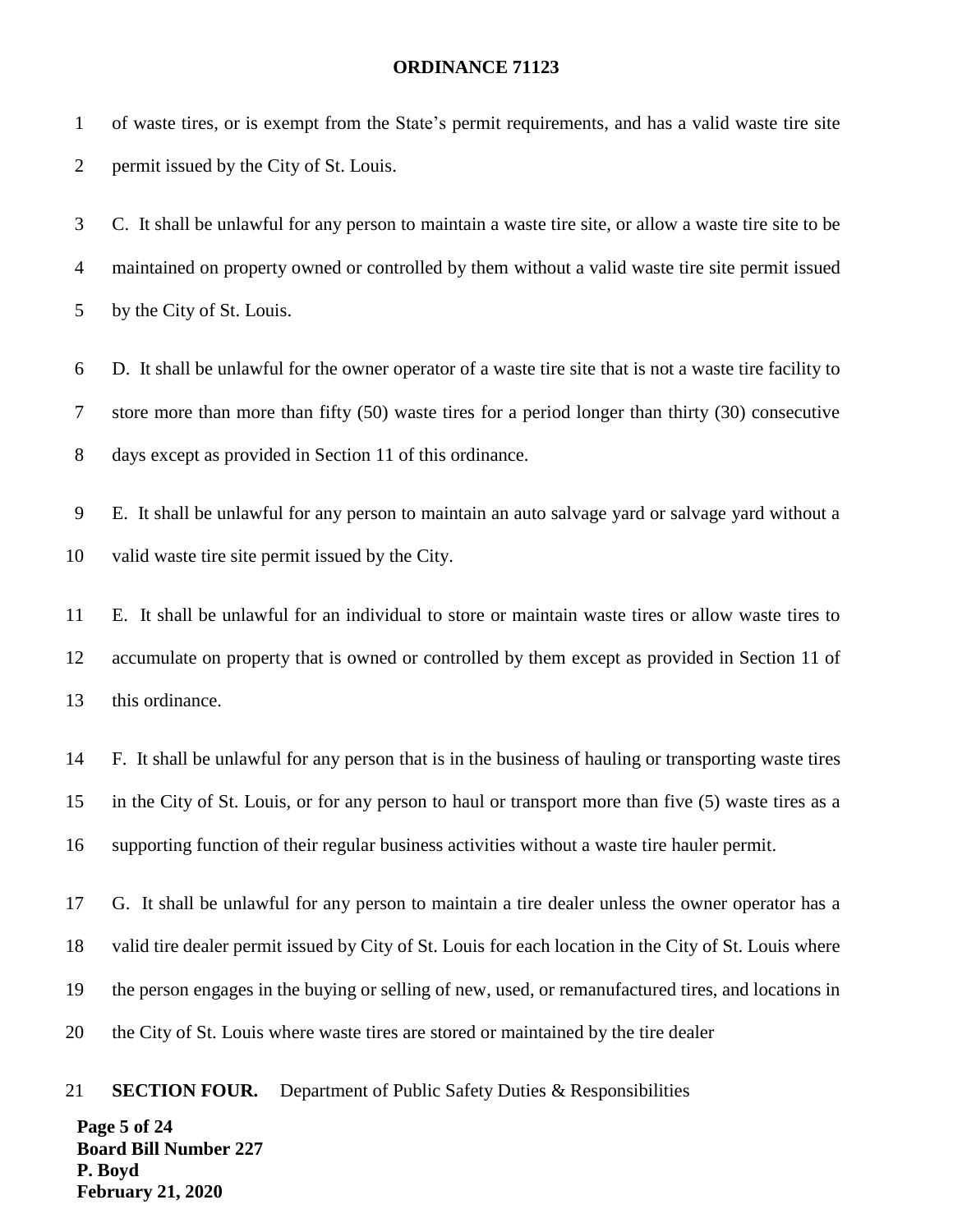A. The Department shall:

 1. Locate, investigate and document sites where waste tires are maintained or stored, accumulated or allowed to accumulate, and initiate efforts to bring sites in violation of this ordinance into compliance.

 2. Assist neighborhood organizations and community groups with applying for grants aimed at dealing with problems created by waste tires, and shall work in coordination with other City of St. Louis departments and divisions, and the Department of Natural Resources to educate the public about proper waste tire disposal and the dangers presented when waste tires are not properly maintained and disposed of, and illegal dumping.

 3. Work in coordination with other City of St. Louis departments and divisions, and the Department of Natural Resources to educate owners operators of waste tire facilities, waste 12 tire sites, tire dealers and waste tire haulers about this ordinance, the consequences for its violation, proper waste tire disposal and the dangers presented when waste tires are not properly maintained and disposed of, and illegal dumping.

 4. Inspect each calendar year all waste tire sites, tire dealers, and tire facilities to ensure compliance with this ordinance. At least fourteen (14) calendar days prior to this annual inspection the Department shall send written notice of the coming inspection to the owner operator or designated agent as indicated on the permit. The owner operator or designated agent shall ensure that the tire dealer, waste tire site, or waste tire facility premises and any required documents such as permits and waste tire tracking reports are made available for inspection, and may accompany the Department inspectors during their inspection.

5. Inspect complaints of violations of this ordinance.

**Page 6 of 24 Board Bill Number 227 P. Boyd February 21, 2020**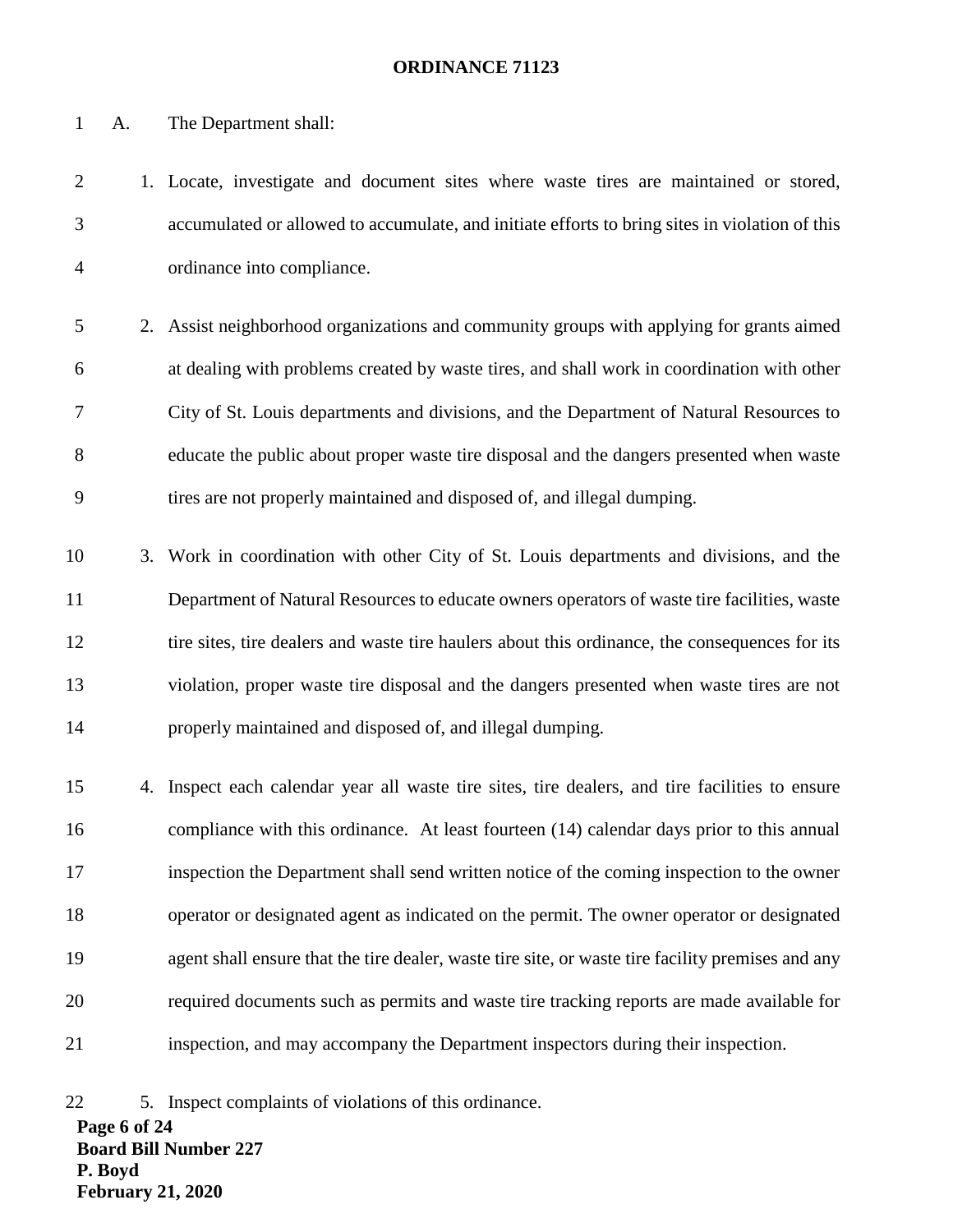B. The Director, any City of St. Louis police officer, member of the City of St. Fire Department, and members of the City's Health Department, or other City department or division having responsibility for the preservation of the health and welfare of the residents of the City shall inspect complaints of violations of this ordinance that are reported to them. Copies of all complaints of violations of this ordinance that are received or summary descriptions of complaints not made in writing shall be promptly submitted to the Director.

### **SECTION FIVE.** Tire Dealers

 A. Ninety (90) days following the effective date of this ordinance, it shall be unlawful for a tire dealer within the City of St. Louis to conduct business without a valid tire dealer permit issued by the City of St. Louis. A permit shall be required for each location in the City of St. Louis where the tire dealer engages in the buying or selling of new, used, or remanufactured tires, and locations in the City of St. Louis where waste tires are stored or maintained by the tire dealer.

 B. A tire dealer permit is required in addition to any other permit or license required by the City of St. Louis, State of Missouri or federal government. Permits shall not be issued to tire dealers for locations where the business activities are prohibited under City of St. Louis ordinance, Missouri State or federal law or regulation, or government agency rules.

 C. When transporting more than five (5) waste tires at any one time within the City of St. Louis tire dealers shall maintain a copy of their current tire dealer permit and waste tire hauler registration inside the vehicle being used to haul or transport the waste tires, as well as copies of any documents or reports required by the Missouri Department of Natural Resources on forms provided by the Missouri Department of Natural Resources, or on a similar form or in a similar format that is preapproved by the Missouri Department of Natural Resources. Tracking reports

**Page 7 of 24 Board Bill Number 227 P. Boyd February 21, 2020**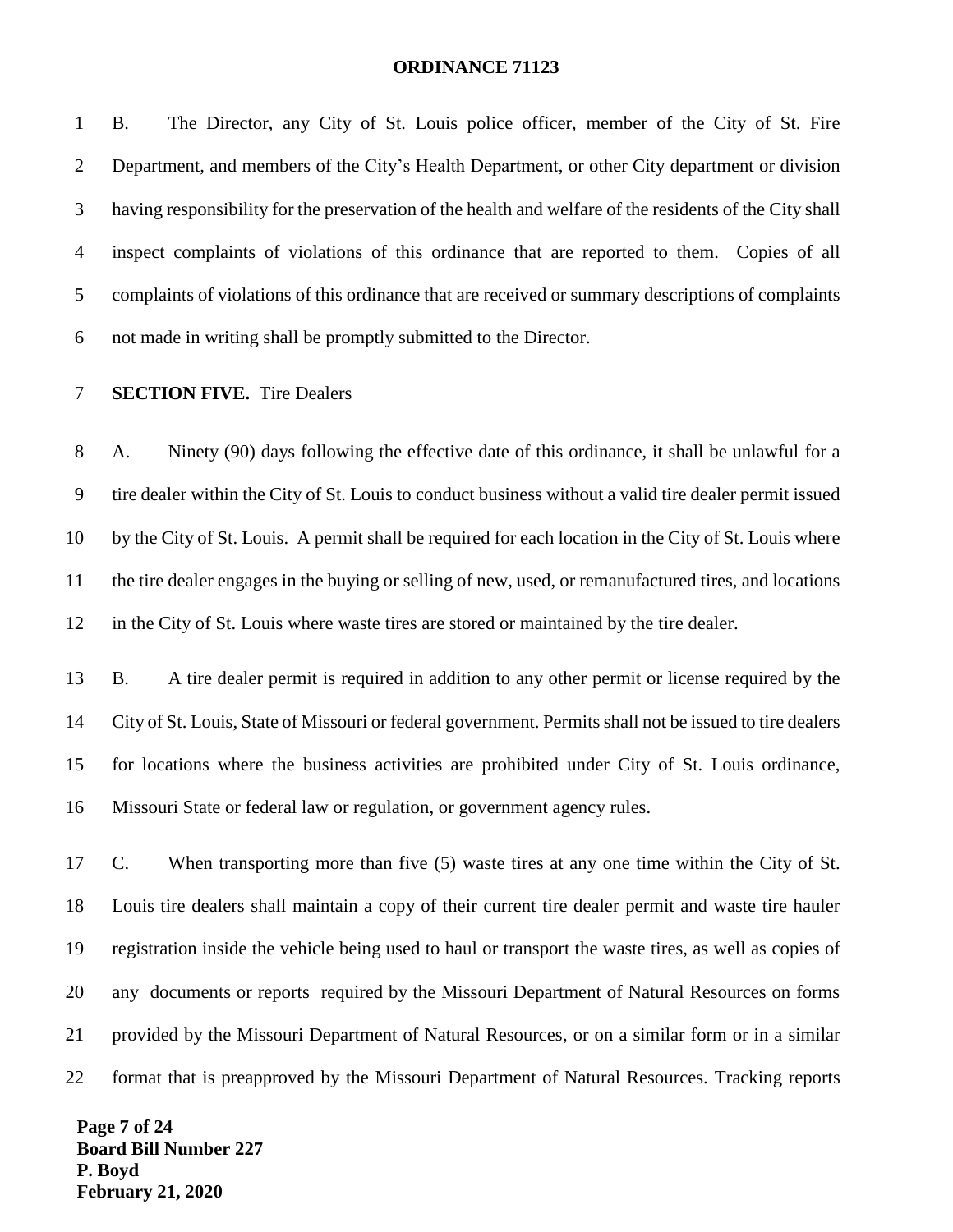required by the Missouri Department of Natural Resources shall be filled out for each load of waste tires delivered to an approved destination and shall include all applicable collection and receiver data. Copies of the forgoing permits, documents, and reports shall be maintained by the tire dealer at their place of business for at least three (3) years from the date of their creation, or longer as may be required by applicable laws, regulations, and government agency rules, and the tire dealer shall make them available for inspection upon request by the Director, any City of St. Louis police officer, member of the City of St. Louis Fire Department, or any member of a City department or division having responsibility for the preservation of the health and welfare of the residents of the City of St. Louis.

 D. Tire dealers shall have a designated agent that will be the individual authorized to act on behalf of the tire dealer and may receive notifications (including notification of violations) that may be issued by the City of St. Louis.

 E. Applications for a tire dealer permit or to renew a tire dealer permit shall be made in writing to the Department in accordance with any rules and procedures established by the Director for applying for a tire dealer permit. The following information shall be provided on the tire dealer permit application:

1. The full legal name and primary address of the owner and operator.

- 2. The primary business address, and full legal name and any fictitious names used by any business operating at the locations for which a tire dealer permit is sought.
- 3. The address for each of the locations for which tire dealer permit is sought, and a description of the business activity conducted at said locations.

**Page 8 of 24 Board Bill Number 227 P. Boyd February 21, 2020**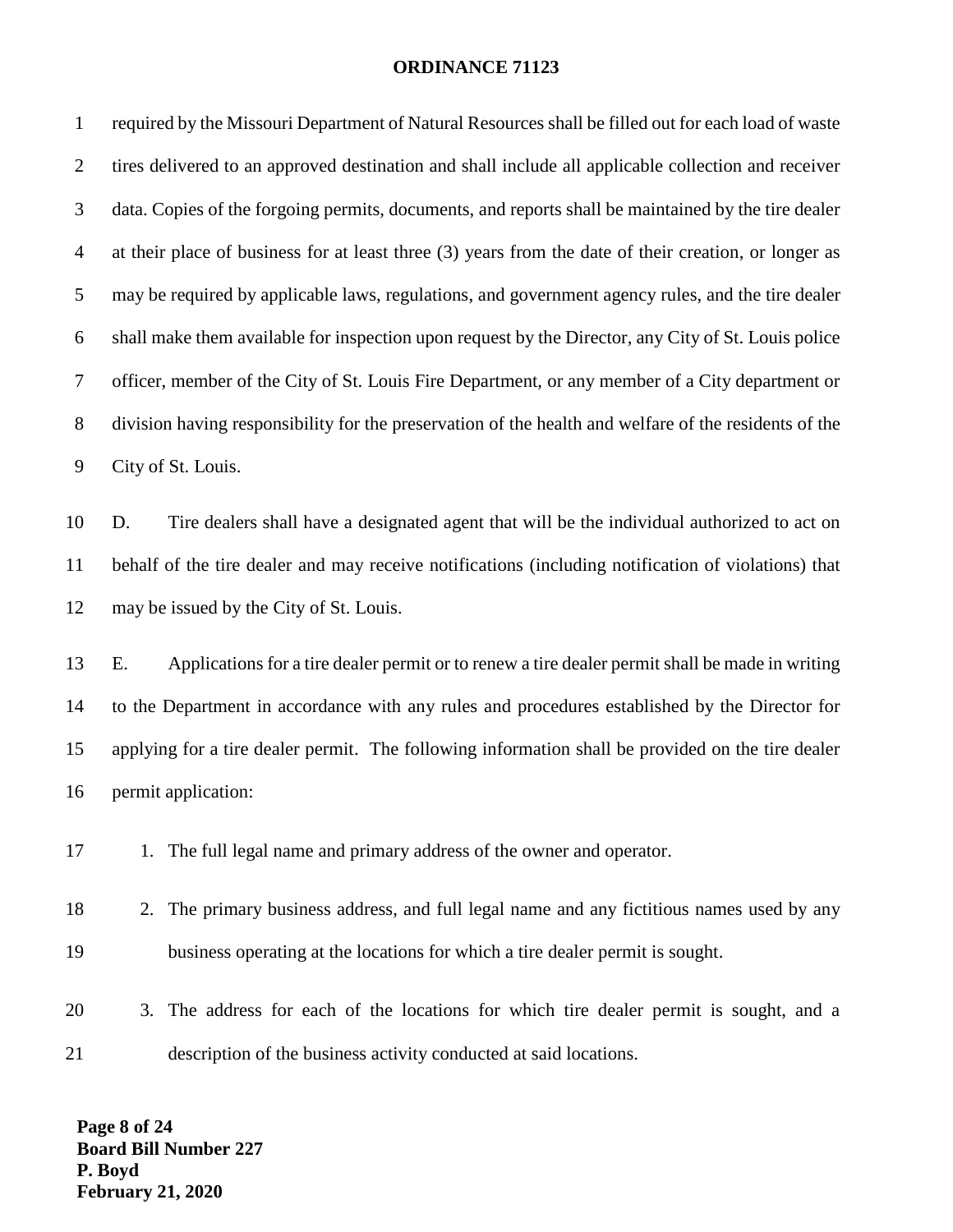| $\mathbf{1}$   | 4. If the owner operator is a limited liability company, the name of the managing member, if       |
|----------------|----------------------------------------------------------------------------------------------------|
| $\overline{2}$ | one is designated in the limited liability company documents, shall be provided on the             |
| 3              | application.                                                                                       |
| 4              | 5. If the owner operator is a partnership, the full name and place of residence/business of each   |
| 5              | general partner shall be provided on the application;                                              |
| 6              | 6. If a general partner of a partnership is a corporation, then that corporation shall list on the |
| 7              | application the full name, position and place of residence of each officer and director of         |
| 8              | that corporation.                                                                                  |
| 9              | 7. If the owner operator is doing business under a fictitious name, both legal and fictitious      |
| 10             | names shall be listed on the application.                                                          |
| 11             | 8. The hours of operation and days of the week that the business will be open for operation.       |
| 12             | 9. The name, telephone number and address of the owner operator's designated agent.                |
| 13             | 10. Sales tax number if required by the State of Missouri for the owner operator to do business    |
| 14             | at the site for which a tire dealer permit is sought.                                              |
| 15             | 11. An official receipt from the City of St. Louis Collector of Revenue evidencing all taxes       |
| 16             | have been paid or a statement of no taxes due for the for which a tire dealer permit is sought     |
| 17             | and are owned by the owner operator.                                                               |
| 18             | 12. The name, address and telephone number of the owner of the real estate for which a tire        |
| 19             | dealer permit is sought if not owned by the owner operator.                                        |

**Page 9 of 24 Board Bill Number 227 P. Boyd February 21, 2020**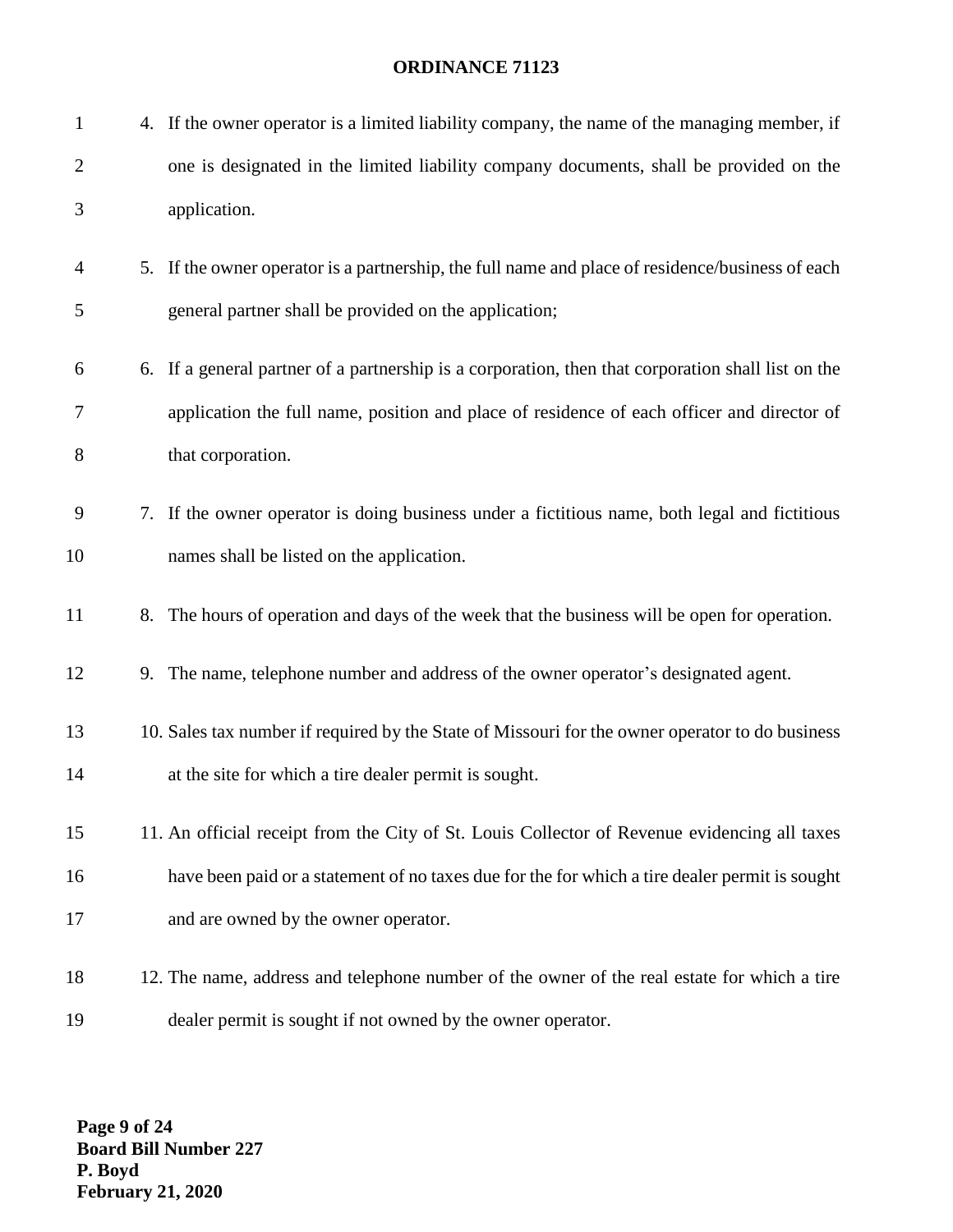| $\mathbf{1}$   | 13. Certificates from the City of St. Louis Building Division and Fire Department stating that          |
|----------------|---------------------------------------------------------------------------------------------------------|
| $\overline{2}$ | the locations for which a tire dealer permit is sought are compliant with the City's building           |
| 3              | and fire codes.                                                                                         |
| 4              | 14. Other information that pertains to a tire dealer operating in the City of St. Louis as may be       |
| 5              | required by the Director.                                                                               |
| 6              | Tire dealer applications shall be dated and signed by the owner operator, designated agent, or other    |
| 7              | person authorized to sign on behalf of the owner operator applying for the tire dealer permit.          |
| $8\,$          | Tire dealers shall notify the Department in writing of any changes to information required on the       |
| 9              | application by submitting an updated application to the Department within thirty (30) days of any       |
| 10             | such change.                                                                                            |
| 11             | The effective period for all tire dealer permits will be one (1) year beginning and ending<br>F.        |
| 12             | on dates which are to be determined by the Director. The initial application may be for a portion       |
| 13             | of one year. The Director shall send an application for renewal of the permit to the owner operator     |
| 14             | or designated agent at least ninety (90) days prior to the date of expiration, however, failure of the  |
| 15             | Director to send this courtesy notice shall not excuse the tire dealer's failure to renew their permit. |
| 16             | The completed renewal application is due thirty (30) days prior to the expiration date of the then      |
| 17             | current permit. Failure to apply for a renewal of a permit within one-hundred and twenty (120)          |
| 18             | days of the expiration date shall render the expired permit null and void and a new permit must be      |
| 19             | applied for.                                                                                            |

**SECTION SIX.** Waste Tire Sites

**Page 10 of 24 Board Bill Number 227 P. Boyd February 21, 2020**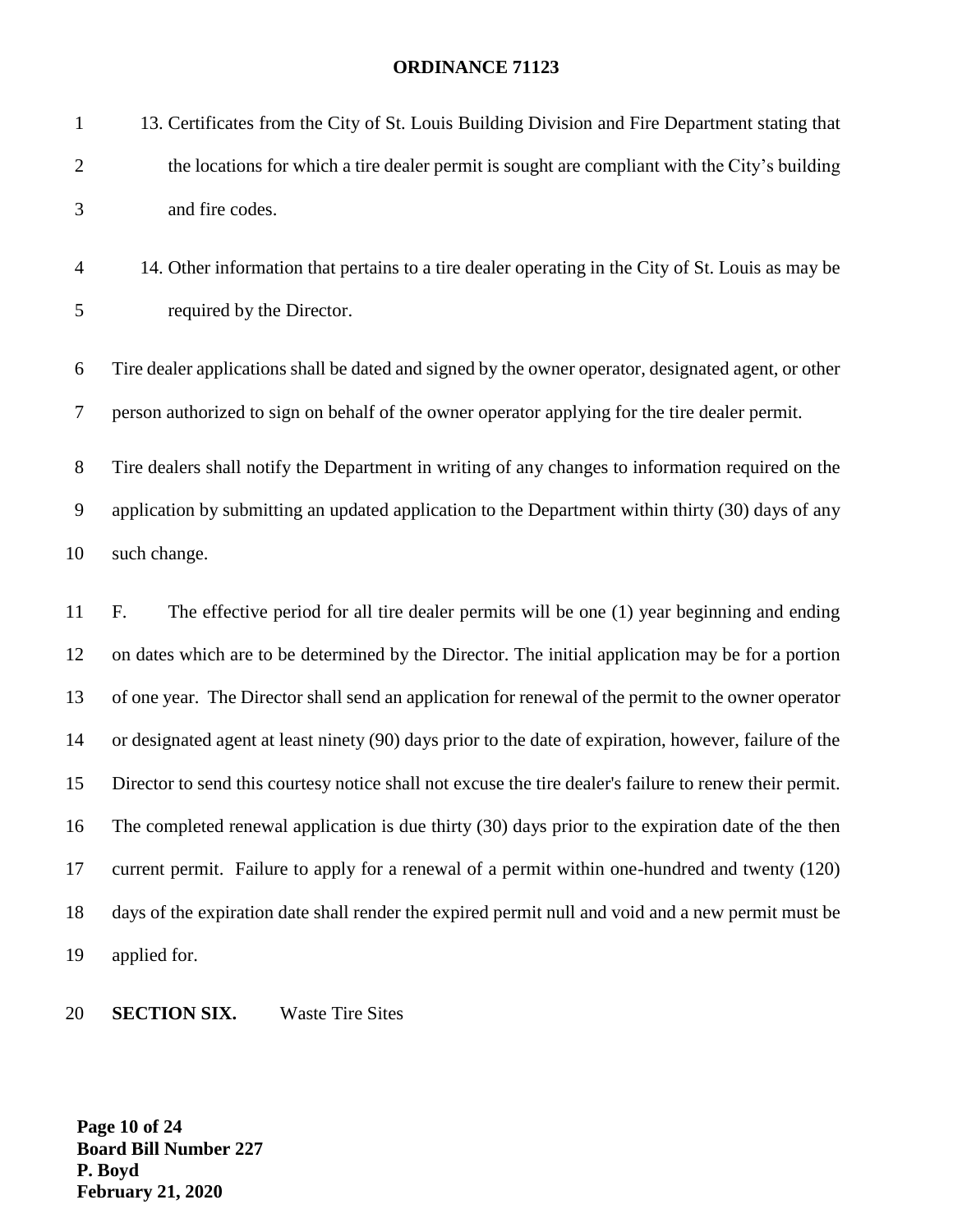| $\mathbf{1}$   | Ninety (90) days following the effective date of this ordinance, it shall be unlawful for a<br>A.         |
|----------------|-----------------------------------------------------------------------------------------------------------|
| $\overline{2}$ | waste tire site within the City of St. Louis to conduct business without a valid waste tire site permit   |
| $\mathfrak{Z}$ | issued by the City of St. Louis. A permit shall be required for each location in the City of St. Louis    |
| $\overline{4}$ | where the owner operator maintains a waste tire site. A waste tire site permit shall be required in       |
| 5              | addition to any other permits that may be required by the City of St. Louis, and any Missouri State       |
| 6              | or federal agency.                                                                                        |
| $\tau$         | Applications for a waste tire site permit or to renew a waste tire site permit shall be made<br><b>B.</b> |
| $8\,$          | in writing to the Department in a format and in accordance with any rules and procedures                  |
| 9              | established by the Director for applying for a waste tire site permit. Owner operators applying for       |
| 10             | waste tire site permits shall provide the following information on their permit application:              |
| 11             | 1. The full legal name and primary address of the owner operator.                                         |
| 12             | 2. The primary business address, and full legal name and any fictitious names used by any                 |
| 13             | business operating at the locations for which a waste tire site permit is sought.                         |
| 14             | The address for each of the locations for which tire site permit is sought, and a description<br>3.       |
| 15             | of the business activity conducted at said locations.                                                     |
| 16             | 4. If the owner operator is a limited liability company, the name of the managing member, if              |
| 17             | one is designated in the limited liability company documents, shall be provided on the                    |
| 18             | application.                                                                                              |
| 19             | 5. If the owner operator is a partnership, the full name and place of residence/business of each          |
| 20             | general partner shall be provided on the application;                                                     |

**Page 11 of 24 Board Bill Number 227 P. Boyd February 21, 2020**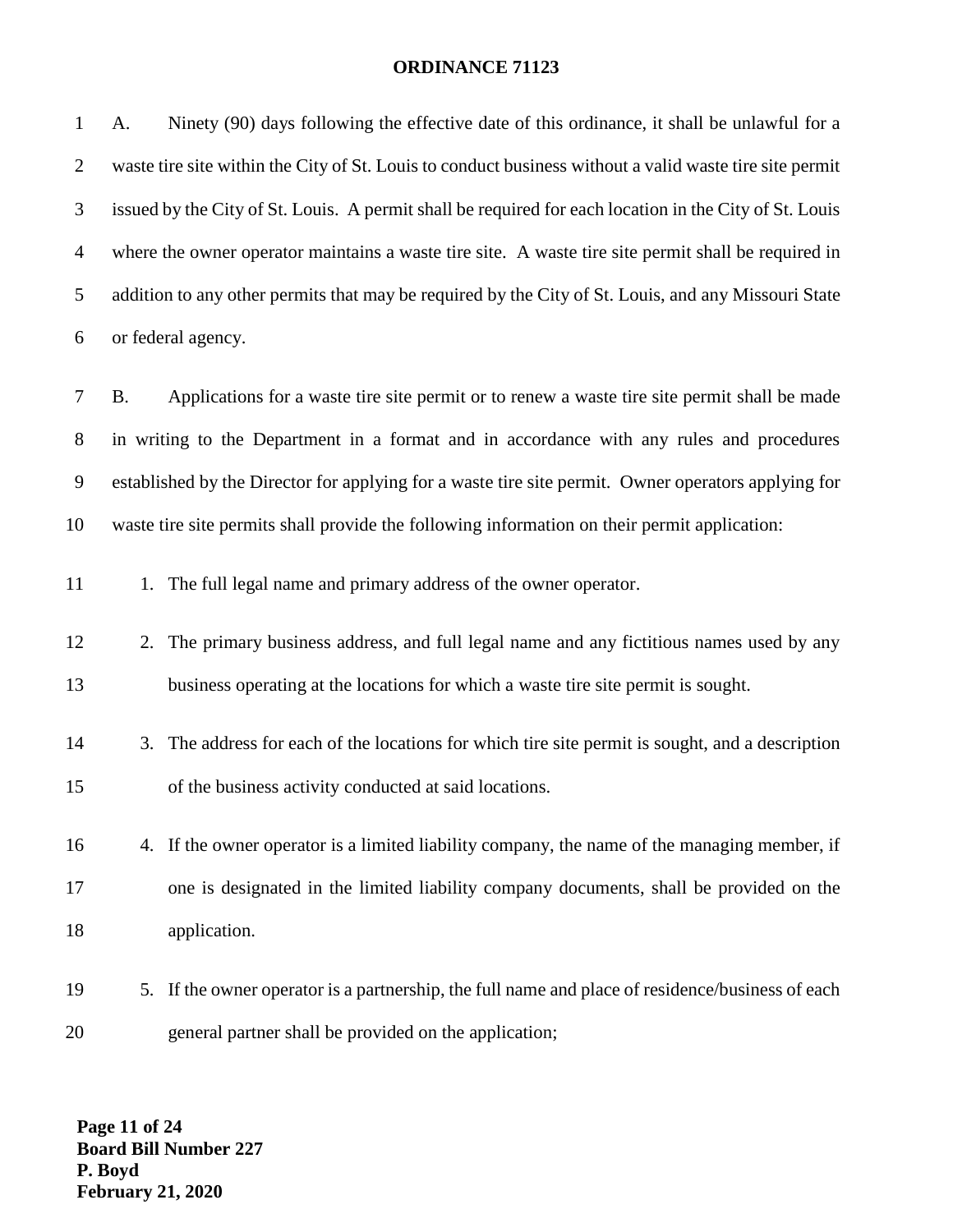| $\mathbf{1}$ | 6. If a general partner of a partnership is a corporation, then that corporation shall list on the |
|--------------|----------------------------------------------------------------------------------------------------|
| 2            | application the full name, position and place of residence of each officer and director of         |
| 3            | that corporation.                                                                                  |
| 4            | 7. If the owner operator is doing business under a fictitious name, both legal and fictitious      |
| 5            | names shall be listed on the application.                                                          |
| 6            | 8. The hours of operation and days of the week that a business operating on the waste tire site    |
| 7            | will be open for operation.                                                                        |
| 8            | 9. The name, telephone number and address of the designated agent for the owner operator.          |
| 9            | 10. Sales tax number if required by the State of Missouri for the owner operator to do business    |
| 10           | at the site for which a tire site permit is sought.                                                |
| 11           | 11. An official receipt from the City of St. Louis Collector of Revenue evidencing all taxes       |
| 12           | have been paid or a statement of no taxes due for each location for which a waste tire site        |
| 13           | permit is sought and owned by the owner operator.                                                  |
| 14           | 12. The name, address and telephone number of the owner of the real estate for which a waste       |
| 15           | tire site permit is sought if not owned by the owner operator.                                     |
| 16           | 13. Certificates from the City of St. Louis Building Division and Fire Department stating that     |
| 17           | the locations for which a waste tire site permit is sought are compliant with the City's           |
| 18           | building and fire codes.                                                                           |
| 19           | 14. Other information that pertains to a waste tire site operating in the City of St. Louis as may |
| 20           | be required by the Director.                                                                       |

**Page 12 of 24 Board Bill Number 227 P. Boyd February 21, 2020**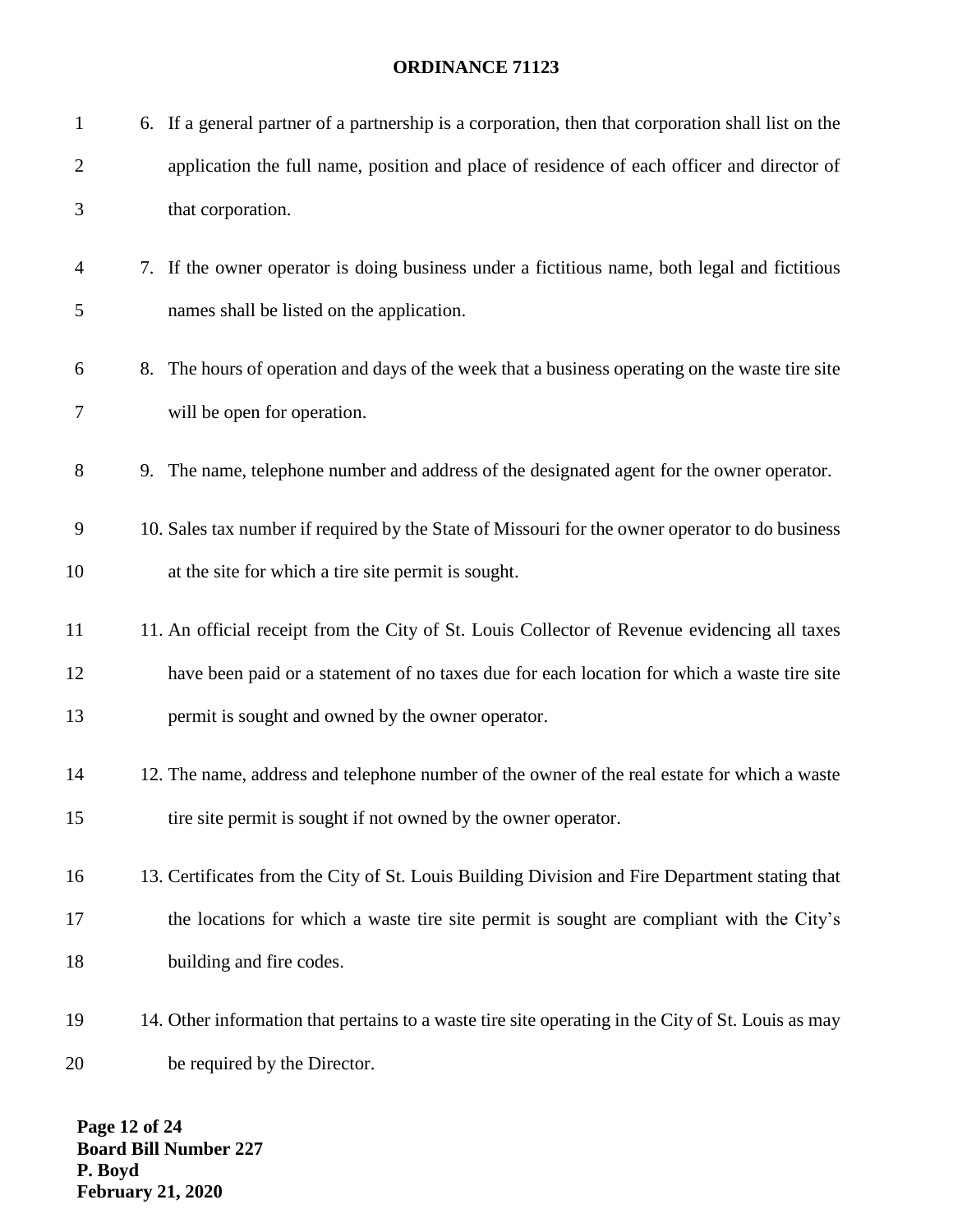| $\mathbf{1}$   | The application shall be dated and signed by the owner operator, designated agent, or other        |                                                                                                  |  |
|----------------|----------------------------------------------------------------------------------------------------|--------------------------------------------------------------------------------------------------|--|
| $\overline{2}$ | individual with authority to sign on behalf of the owner operator applying for the waste tire site |                                                                                                  |  |
| 3              |                                                                                                    | permit. Permit holders shall notify the Department in writing of any changes to information      |  |
| 4              |                                                                                                    | required on the application by submitting an updated application to the Department within thirty |  |
| 5              |                                                                                                    | (30) days of any such change.                                                                    |  |
| 6              |                                                                                                    | C. Owner operators applying for a waste tire site permit must also provide the Department the    |  |
| 7              | following information at the time of application:                                                  |                                                                                                  |  |
| 8              |                                                                                                    | A valid permit from the State to operate a scrap tire site pursuant to RSMo 260.270. A copy      |  |
| 9              |                                                                                                    | of such permit with the following attachments shall be provided to the department at the time    |  |
| 10             |                                                                                                    | of registration:                                                                                 |  |
| 11             | 1.                                                                                                 | Detailed site plans and operational plans containing information necessary to demonstrate        |  |
| 12             |                                                                                                    | compliance with the storage requirements of this ordinance.                                      |  |
| 13             | 2.                                                                                                 | Plans for final disposition of the waste tires.                                                  |  |
| 14             |                                                                                                    | 3. A contingency plan designed to minimize the hazards to human health and the                   |  |
| 15             |                                                                                                    | environment from fires, runoff of contaminants resulting from fires and from mosquitoes          |  |
| 16             |                                                                                                    | in case of failure of the primary method of vector control. The contingency plan shall           |  |
| 17             |                                                                                                    | include, but not be limited to, the following items, as applicable:                              |  |
| 18             | 4.                                                                                                 | The actions site personnel must take in response to fires, runoff resulting from fires and       |  |
| 19             |                                                                                                    | mosquito breeding in waste tires.                                                                |  |
| 20             | 5.                                                                                                 | An evacuation plan for site personnel, in case of fire.                                          |  |
| 21             | 6.                                                                                                 | Evidence that the fire contingency plan has been provided to the fire department.                |  |

**Page 13 of 24 Board Bill Number 227 P. Boyd February 21, 2020**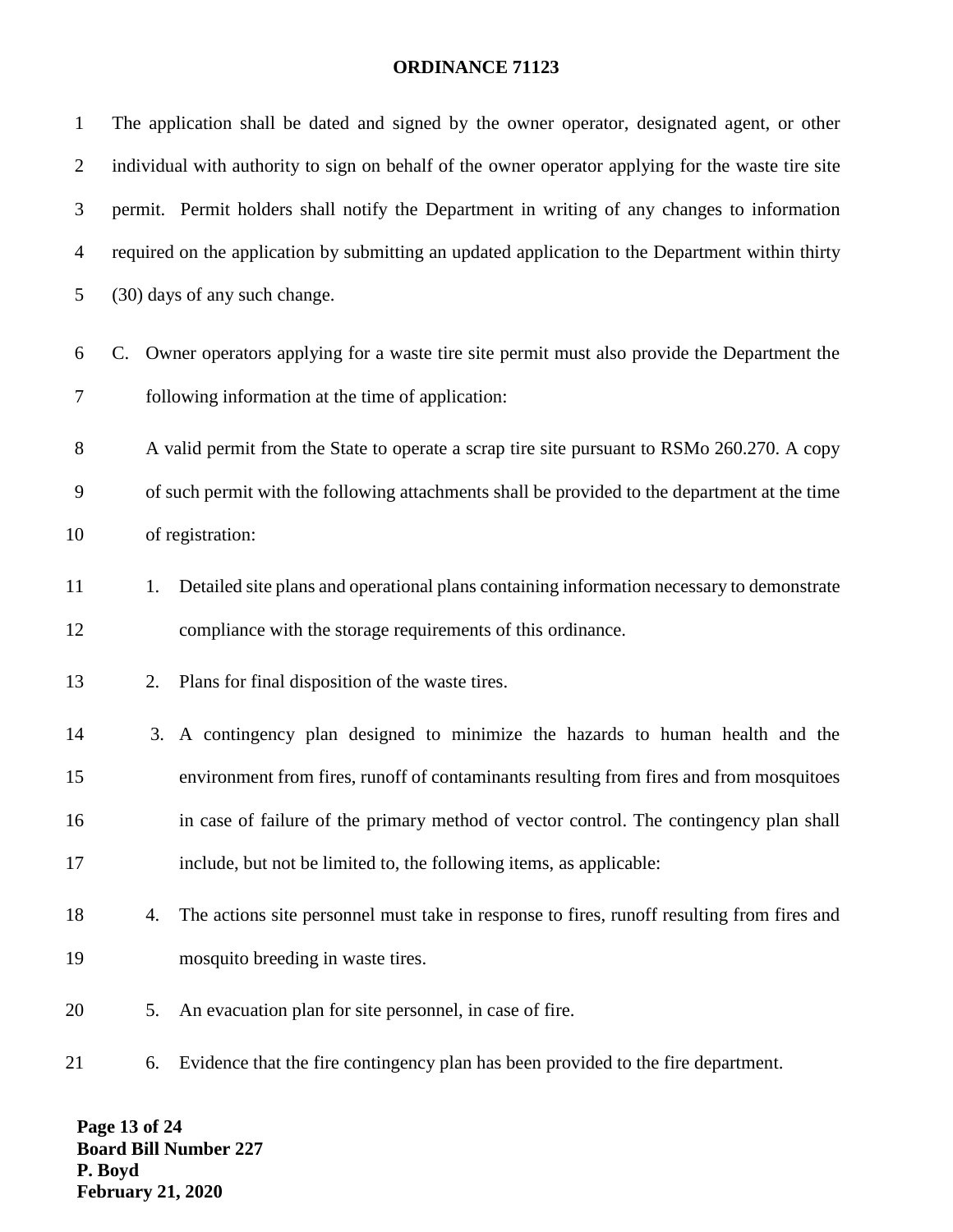7. Evidence of compliance with local and Missouri Department of Natural Resources water pollution control regulations, (as set forth in 10 CSR 20-6.010).

 D. The effective period for all waste tire site permits will be one (1) year beginning and ending on dates determined by the Director. The initial permit may be for a portion of one year. The Director shall notice of expiration and an application for renewal of the permit to the owner operator or designated agent at least ninety (90) days prior to the date of expiration, however, failure of the Department to send this courtesy notice shall not excuse the permit holder's failure to renew their permit. The completed renewal application is due thirty (30) days prior to the expiration date of the then current permit. Failure to apply for a renewal of a permit within one- hundred and twenty (120) days of the expiration date shall render the expired permit null and void and a new permit must be applied for.

## **SECTION SEVEN.** Waste Tire Site Tire Storage

 A. The following storage requirements shall be met by each location for which a waste tire site permit is sought prior to applying for a permit:

- 1. *Fire protection.*
- a. Whole waste tire storage shall meet the Standard for Storage of Rubber Tires as adopted by the National Fire Protection Association (NFPA).
- b. Cut, chipped or shredded waste tire storage shall meet the fire prevention, exposure protection and fire-fighting access guidelines contained in the Standard for Storage of Rubber Tires as adopted by the National Fire Protection Association (NFPA).

**Page 14 of 24 Board Bill Number 227 P. Boyd February 21, 2020**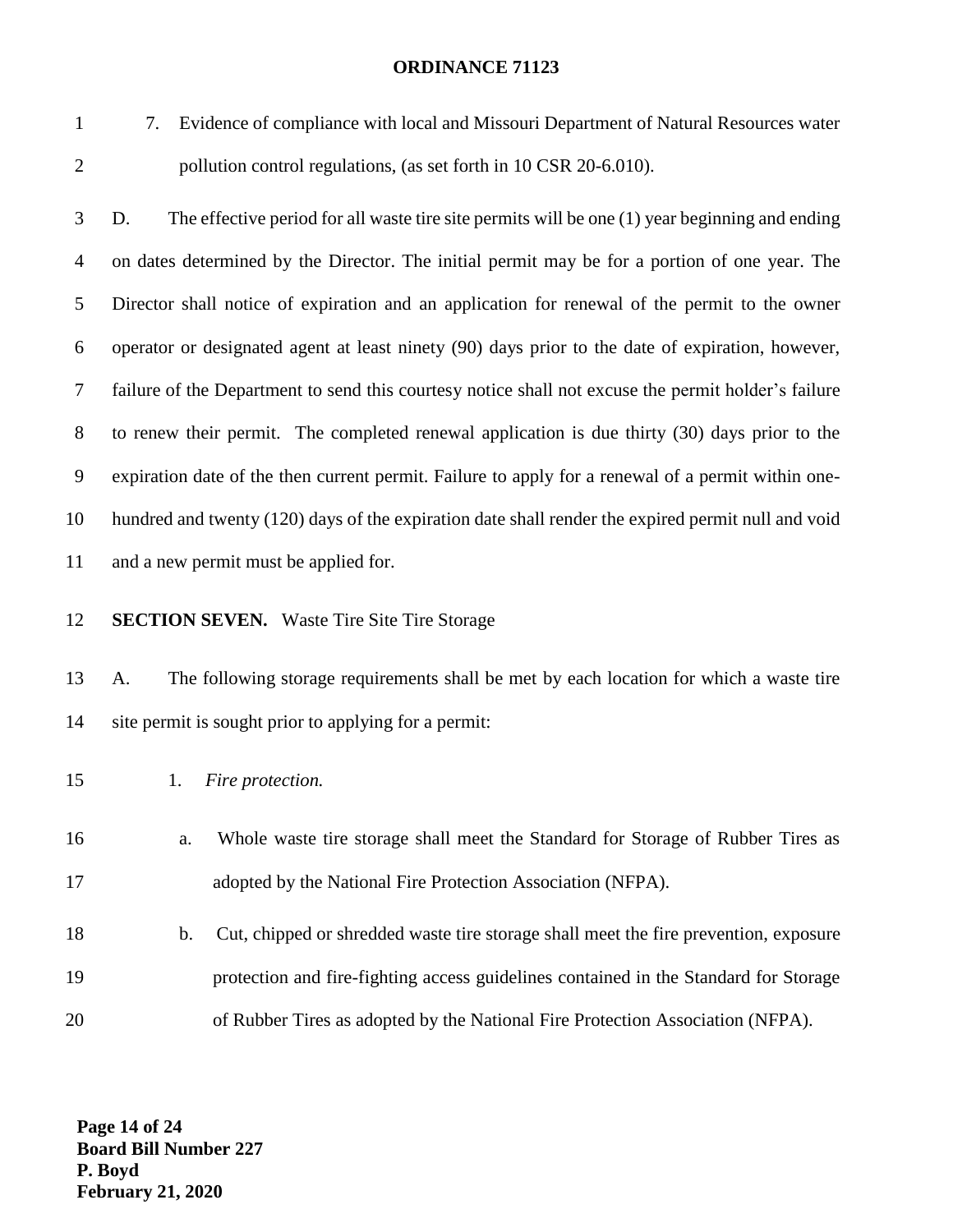| $\mathbf{1}$   |     | Indoor storage of waste tires shall meet the requirements as adopted by the National<br>$\mathbf{c}$ . |
|----------------|-----|--------------------------------------------------------------------------------------------------------|
| $\overline{2}$ |     | Fire Protection Association (NFPA). (Copies of the NFPA standard for indoor and                        |
| 3              |     | outdoor storage may be obtained by contacting the NFPA, P.O. Box 9101, Quincy,                         |
| $\overline{4}$ |     | MA 02269, 800-344-3555.)                                                                               |
| 5              |     | d.<br>Outdoor storage shall meet the requirements as adopted by the National Fire                      |
| 6              |     | Protection Association (NFPA).                                                                         |
| 7              | (2) | Runoff protection. Surface water drainage must be diverted around and away from waste                  |
| 8              |     | tires.                                                                                                 |
| 9              | (3) | <i>Location</i> . Waste tire sites shall not be located in a wetland, sinkhole or floodplain (unless   |
| 10             |     | protection is provided against at least a 50-year flood by impervious dikes or other                   |
| 11             |     | appropriate means to prevent the flood waters from contacting the waste tires).                        |
| 12             | (4) | Site control. Waste tire sites shall be fenced or enclosed or otherwise made inaccessible.             |
| 13             |     | Signs shall be posted to prohibit unauthorized entry (wording such as "Access Restricted               |
| 14             |     | to Authorized Haulers Only" may be used.)                                                              |
| 15             | (5) | Vector control. Conditions shall be maintained that are unfavorable for the harboring,                 |
| 16             |     | feeding and breeding of vectors. If the method being used to control vectors is not                    |
| 17             |     | effective, the owner/operator of the waste tire site must use an alternative method to                 |
| 18             |     | correct the vector problem. The owner/operator of a waste tire site storing tires during the           |
| 19             |     | period April 1 through October 31 shall use one or more of the following methods of                    |
| 20             |     | vector control:                                                                                        |

**Page 15 of 24 Board Bill Number 227 P. Boyd February 21, 2020**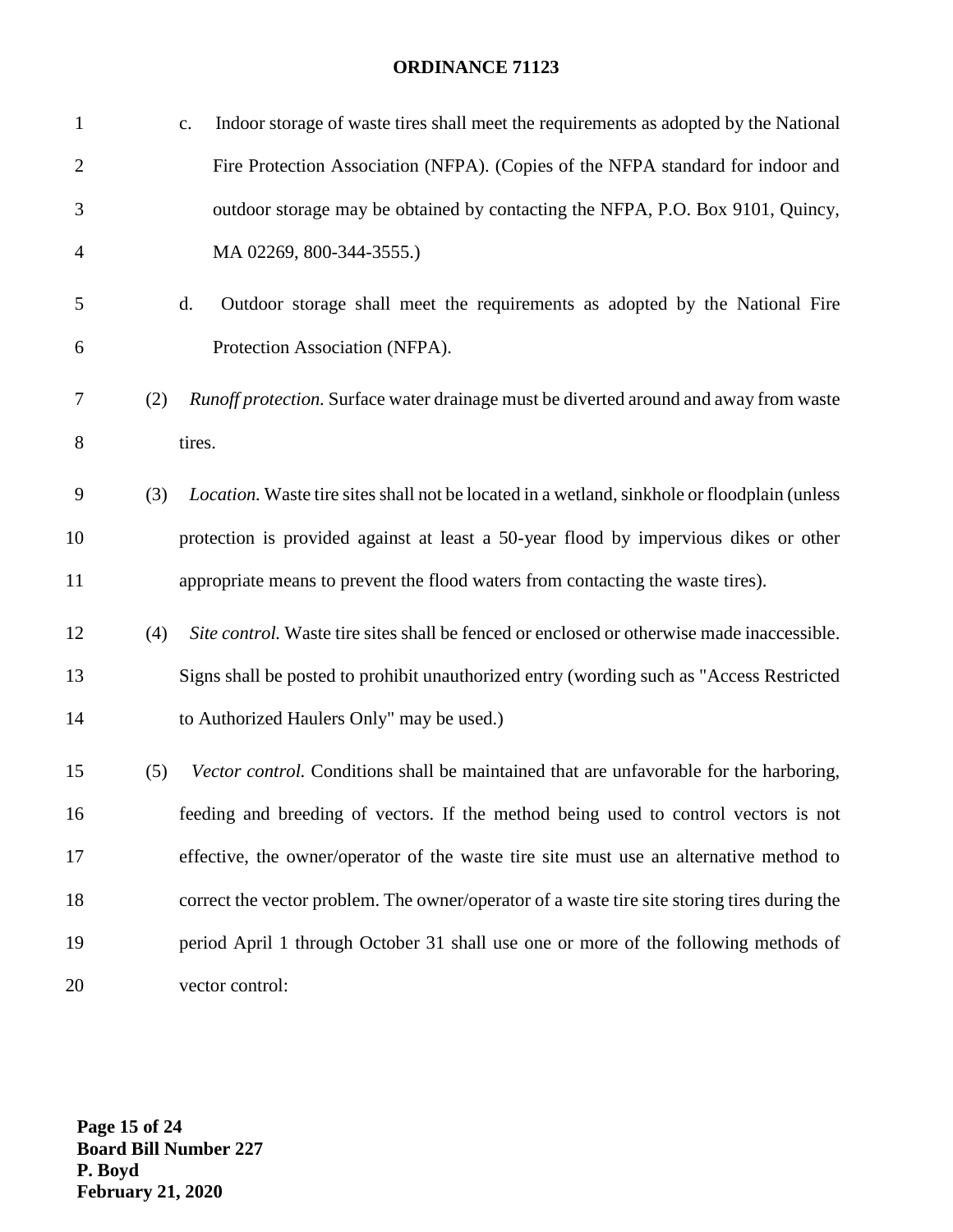| $\mathbf{1}$   | a.             | Drain tires of water unless certified dry by the waste tire hauler and kept dry within       |
|----------------|----------------|----------------------------------------------------------------------------------------------|
| $\overline{c}$ |                | a building, enclosed trailer or under cover impermeable to water. The cover shall be         |
| 3              |                | maintained to be impermeable to water.                                                       |
| $\overline{4}$ |                | Tires received November 1 through March 31 that contain water shall be drained<br>1.         |
| 5              |                | of water by April 1.                                                                         |
| 6              |                | Tires received April 1 through October 31 that contain water shall be drained of<br>2.       |
| 7              |                | water within 24 hours of receipt.                                                            |
| 8              | $\mathbf b$ .  | Alter tires so as not to retain water. Tires received November 1 through March 31            |
| 9              |                | shall be altered and drained of water by April 1. Tires received April 1 through             |
| 10             |                | October 31 shall be altered and drained of water upon receipt or be certified dry by         |
| 11             |                | the waste tire hauler. If certified dry by the waste tire hauler, the tires shall be altered |
| 12             |                | within seven (7) days of receipt;                                                            |
| 13             | $\mathbf{c}$ . | Treat the tires with a larvicide and/or adulticide appropriate to prevent the                |
| 14             |                | development of mosquito larvae and pupae and repeat treatment as often as necessary          |
| 15             |                | to prevent such development, taking-into-account the effectiveness and life of the           |
| 16             |                | larvicide and/or adulticide utilized.                                                        |
| 17             |                | Larvicides and/or adulticides must be applied in accordance with their label,<br>1.          |
| 18             |                | Chapter 281 of the Revised Statutes of Missouri and Missouri Department of                   |
| 19             |                | Agriculture regulations.                                                                     |
| 20             |                | The dimensions of the tire pile and the method of stacking the tires shall allow<br>2.       |
| 21             |                | for application of the larvicide and/or adulticide to all tires; and                         |

**Page 16 of 24 Board Bill Number 227 P. Boyd February 21, 2020**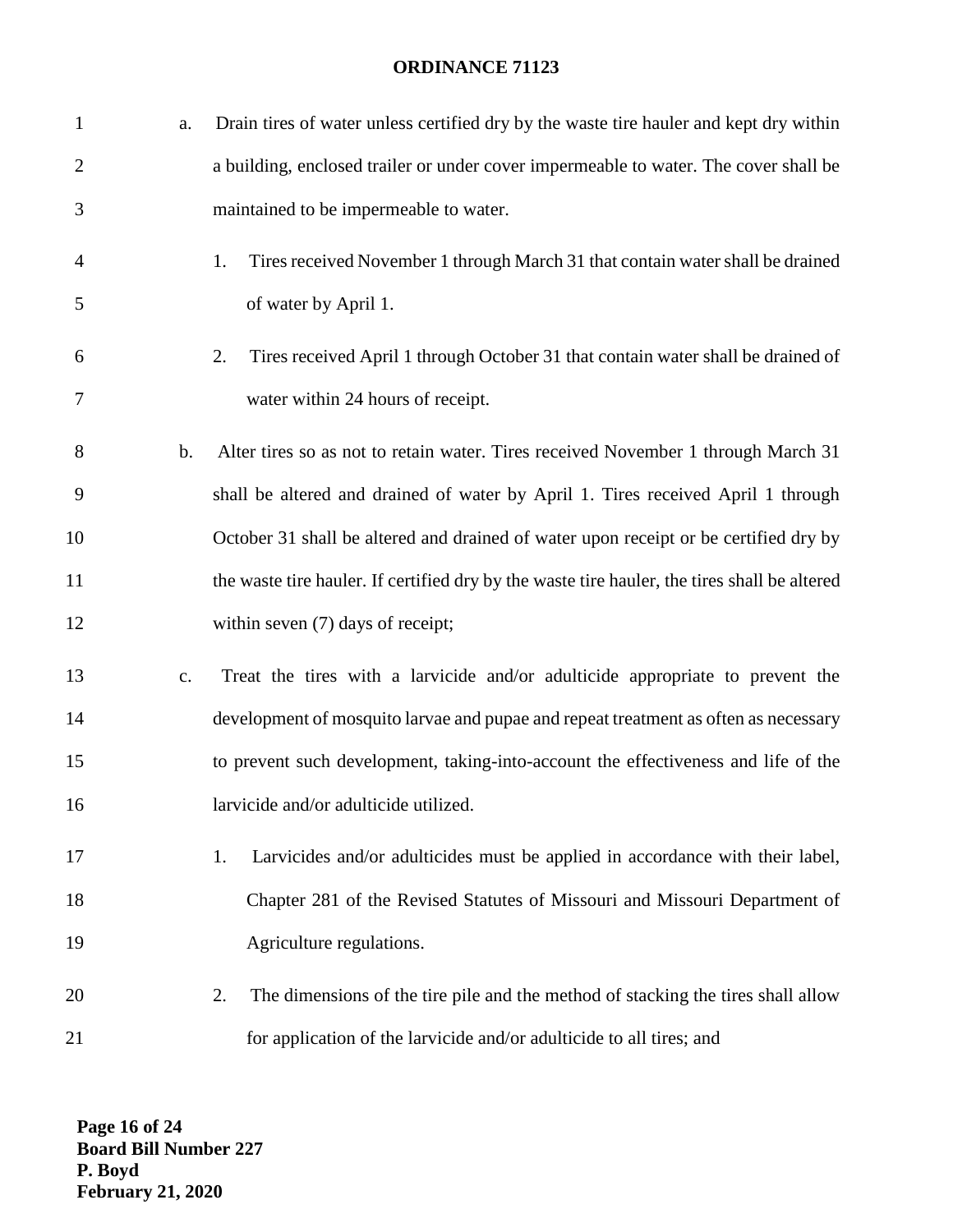d. Alternate methods of vector control may be approved by the department if documented to control larvae, pupae and adult mosquitoes.

**SECTION EIGHT.** Waste Tire Site Closure Plan

 The owner operator of a waste tire site shall ensure that the area is properly closed upon cessation of operations pursuant to RSMo 260.275.

**SECTION NINE.** Abatement of Violations.

 A. If the owner operator of a waste tire facility, waste tire site, or tire dealer that is in violation of this ordinance fails to correct such violation within thirty (30) calendar days following their receipt of written notice thereof from the Department, the Director, in addition to resorting to any other available legal remedy, may declare the site to be a public nuisance and enter the site where the nuisance condition exists for the purpose of abating the nuisance condition with or without the consent of the owner operator, or occupant of the site and without being deemed to have committed a trespass. This limited right of entry shall extend to any person designated, hired or otherwise engaged by the Director to abate the nuisance conditions.

**Page 17 of 24 Board Bill Number 227 P. Boyd**  B. Following the abatement of the nuisance condition the Director shall determine the actual costs incurred by the City in abating the nuisance condition, including overhead costs up to \$500.00, and send written notice to the owner operator or designated agent as identified on the permit application, that the abatement cost shall be assessed against the owner operator. If an owner operator so requests in writing within fifteen (15) days of their receipt of invoice notice the director shall hold a public hearing in accordance with Section 13 of this ordinance to determine the reasonableness of the assessment. If a hearing is not requested and the assessment is not paid in full within thirty (30) days of receipt of the invoice then the Director shall certify the charge for

**February 21, 2020**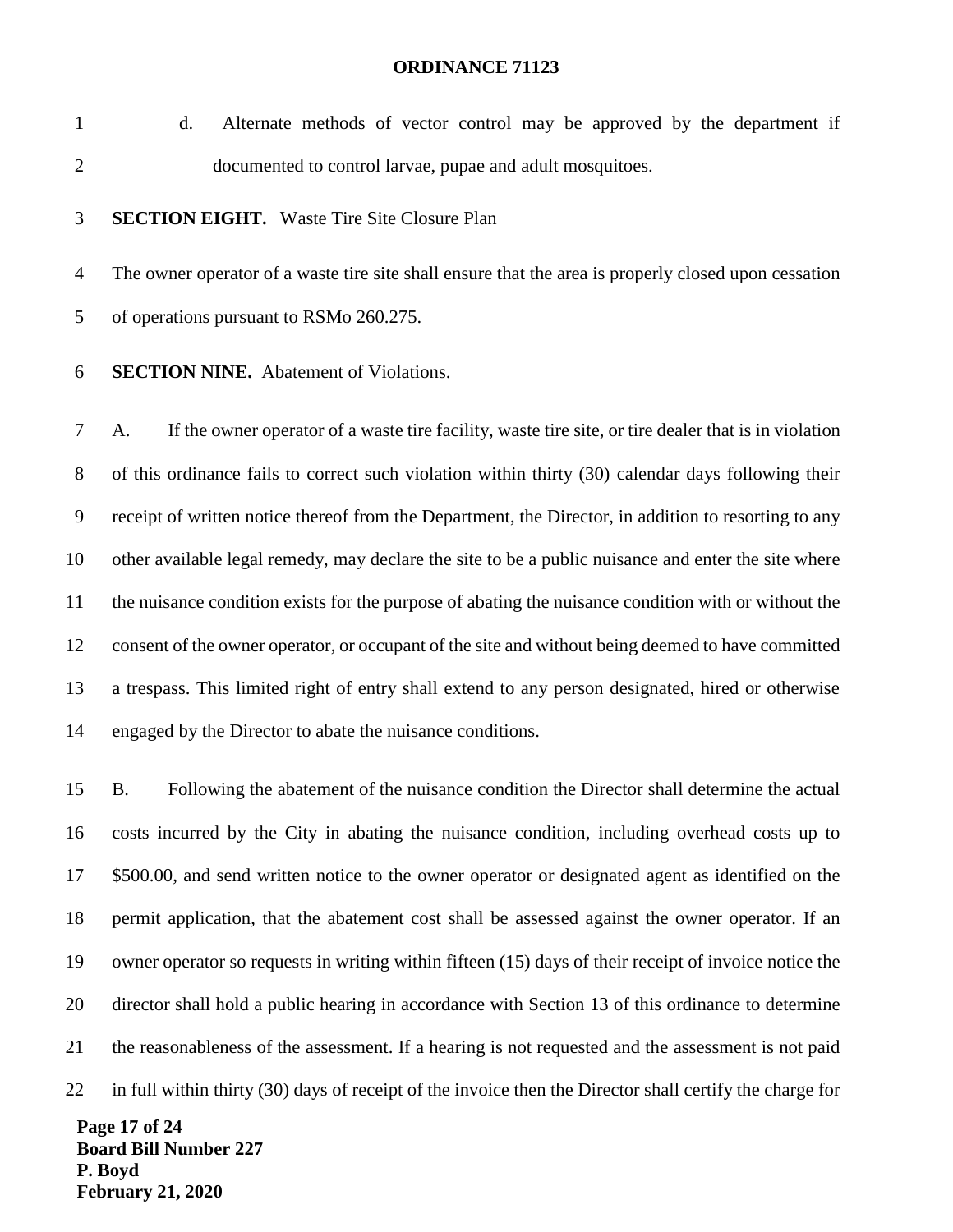abatement to the City Collector of Revenue as a special assessment represented by a special tax bill against the real property affected.

**SECTION TEN.** Waste Tire Haulers.

 A. Ninety (90) days following the effective date of this ordinance, it shall be unlawful for a waste tire hauler to conduct business in the City of St. Louis without a valid waste tire hauler registration issued by the City of St. Louis. Registration as a waste hauler shall be required in addition to any other permits or registrations that may be required by the City of St. Louis, and any Missouri State or federal agency.

B. Waste tire haulers shall:

1. Register with the Department prior to operating within the City.

 2. Possess a valid permit from the State of Missouri to operate as a waste tire hauler pursuant to RSMo 260.270, and maintain a copy of said permit in a vehicle when being used to haul or transport waste tires. A copy of the permit must be provided to the Department at the time of registration as a waste tire hauler.

 3. Maintain tracking and summary reports as required by the Missouri Department of Natural Resources on forms provided by the Missouri Department of Natural Resources or on similar forms or in a similar format that has been preapproved by the Missouri Department of Natural Resources. The tracking reports shall be filled out for each load delivered to an approved destination and shall include all applicable collection and receiver data. Copies of tracking reports shall be maintained by the waste tire hauler for at least three (3) years from the date of their creation, and made available for inspection by the Director, any City

**Page 18 of 24 Board Bill Number 227 P. Boyd February 21, 2020**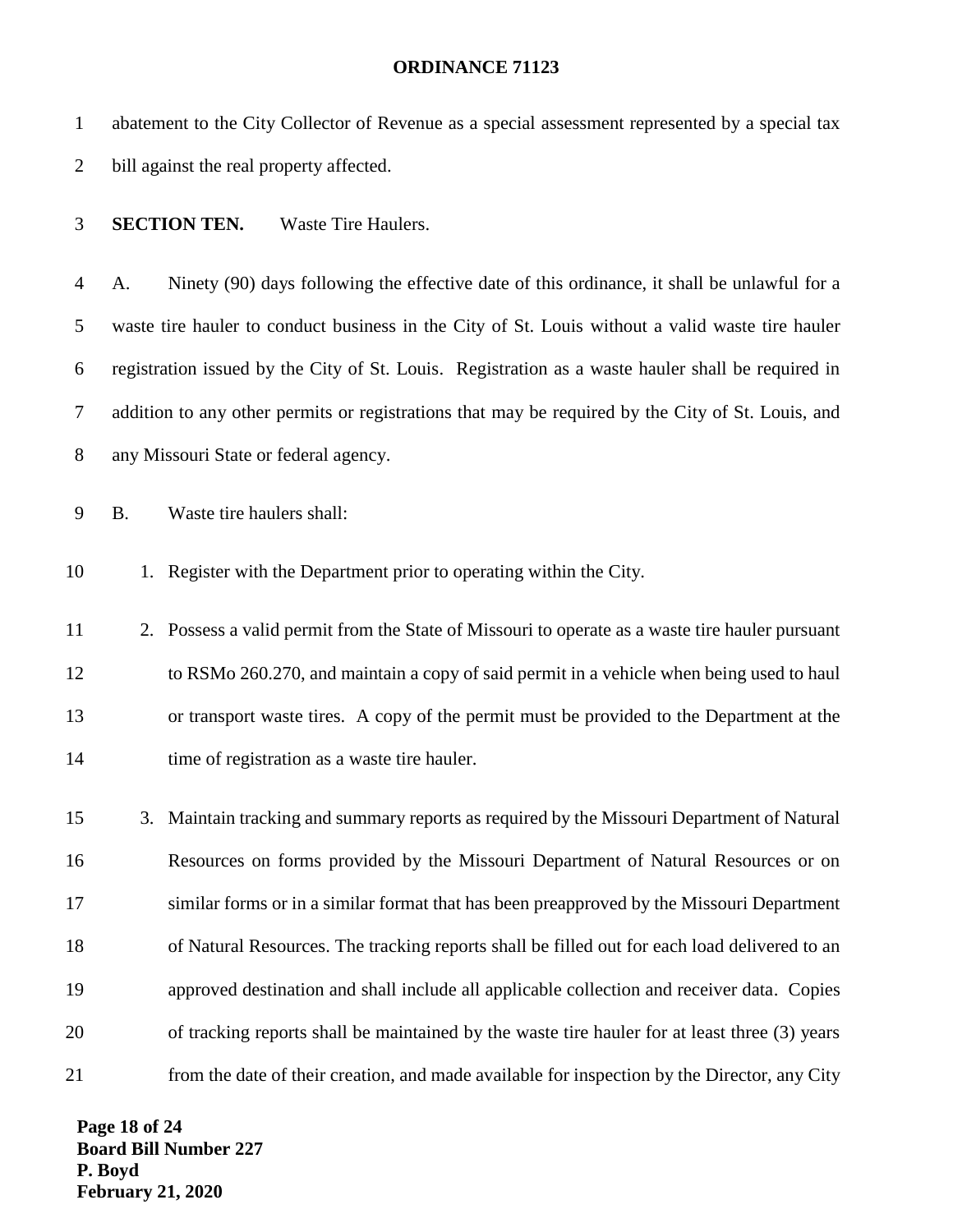| $\mathbf{1}$   |               | of St. Louis police officer, or any member of a City department or division having                   |
|----------------|---------------|------------------------------------------------------------------------------------------------------|
| $\overline{2}$ |               | responsibility for the preservation of the health and welfare of the residents of the City of        |
| 3              |               | St. Louis.                                                                                           |
| 4              | C.            | Waste tire haulers must register with the Department using a form and following the rules            |
| 5              |               | and procedures for registering that are established by the Director. The following information       |
| 6              |               | shall be provided by the person seeking to register as a waste tire hauler on the registration form: |
| 7              |               | 1. The full legal name and primary address of the owner operator seeking to register as a            |
| $8\,$          |               | waste tire hauler.                                                                                   |
| 9              |               | 2. The primary business address, and full legal name and any fictitious names used by the            |
| 10             |               | owner operator seeking to register as a waste tire hauler.                                           |
| 11             |               | 3. If the owner operator seeking to register as a waste tire hauler is a limited liability company,  |
| 12             |               | the name of the managing member, if one is designated in the limited liability company               |
| 13             |               | documents, shall be provided on the registration form.                                               |
| 14             |               | 4. If the owner operator seeking to register as a waste tire hauler is a partnership, the full name  |
| 15             |               | and place of residence/business of each general partner shall be provided on the registration        |
| 16             |               | form.                                                                                                |
| 17             | 5.            | If a general partner of a partnership is a corporation, then that corporation shall list on the      |
| 18             |               | application the full name, position and place of residence of each officer and director of           |
| 19             |               | that corporation.                                                                                    |
| 20             |               | 6. If the owner operator seeking to register as a waste tire hauler is doing business under a        |
| 21             |               | fictitious name, both legal and fictitious names shall be listed on the registration form.           |
|                | Page 19 of 24 |                                                                                                      |

**Board Bill Number 227 P. Boyd February 21, 2020**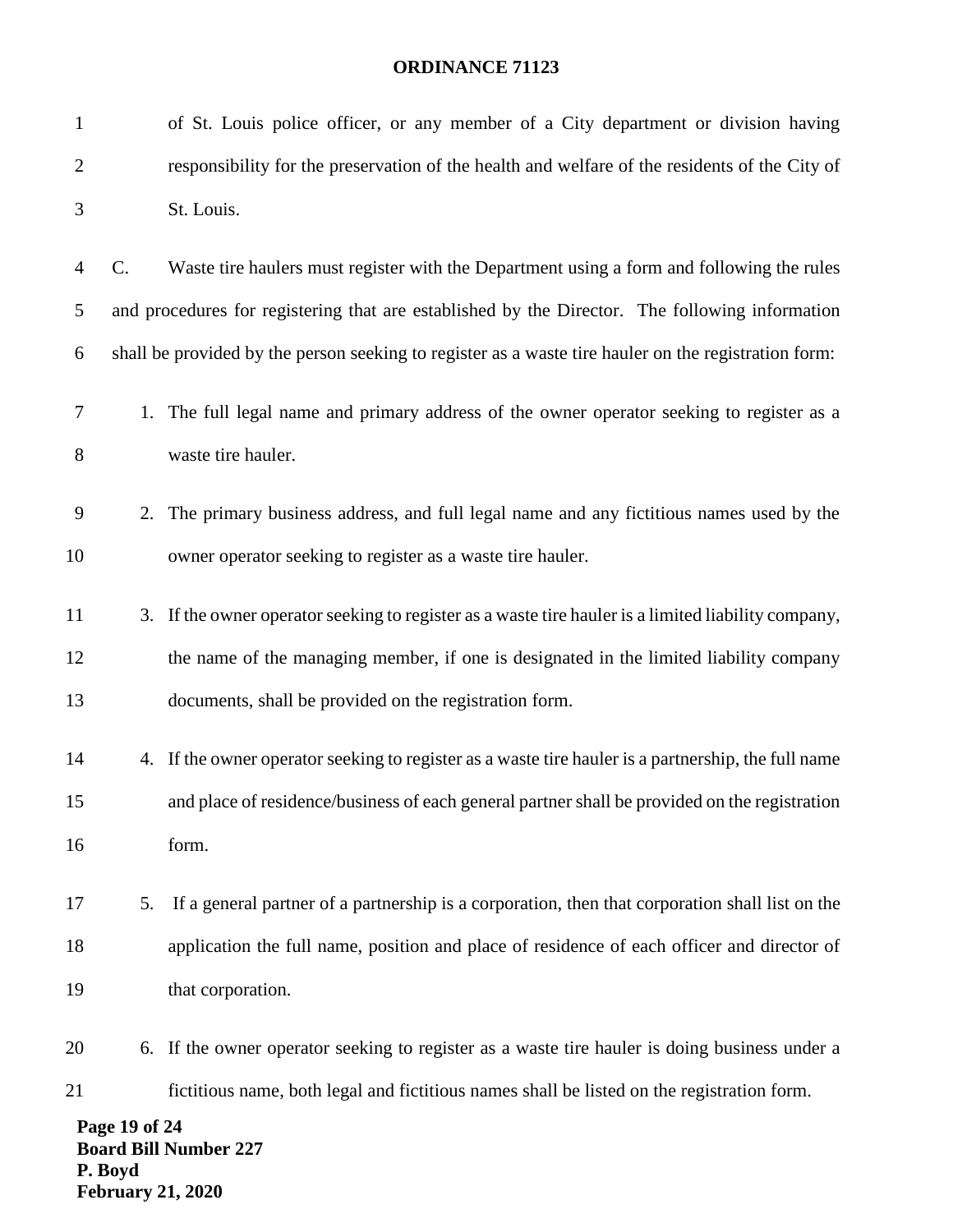- 7. The name, telephone number and address of the designated agent for the registered waste 2 tire hauler.
- 8. Sales tax number if required by the State of Missouri.
- 9. Other information that pertains to a waste tire hauler operating in the City of St. Louis as may be required by the Director.

 The registration shall be dated and signed by the owner operator, designated agent, or other individual with authority to sign on behalf of the owner operator seeking to register as a waste tire hauler. Waste tire haulers shall notify the Department in writing of any changes to the information required for registration by submitting an updated registration form to the Department within thirty (30) days of any such change.

 D. The effective period for all waste tire hauler registrations will be one (1) year beginning and ending on dates determined by the Director. The initial registration may be for a portion of one year. The Director shall send notice or expiration of registration will be sent to the owner operator or designated agent at least ninety (90) days prior to the date of expiration, however, failure of the Director to send this courtesy notice shall not excuse the waste tire hauler for failing to renew their registration. The completed registration renewal form is due thirty (30) days prior to the expiration date of the then current registration.

 E. Failure to comply with the provisions of this Section may result in denial, suspension or revocation of registered waste tire hauler status in addition to any fines that may be imposed for a violation of this ordinance.

### **SECTION ELEVEN.** Limited Storage of Waste Tires

**Page 20 of 24 Board Bill Number 227 P. Boyd February 21, 2020**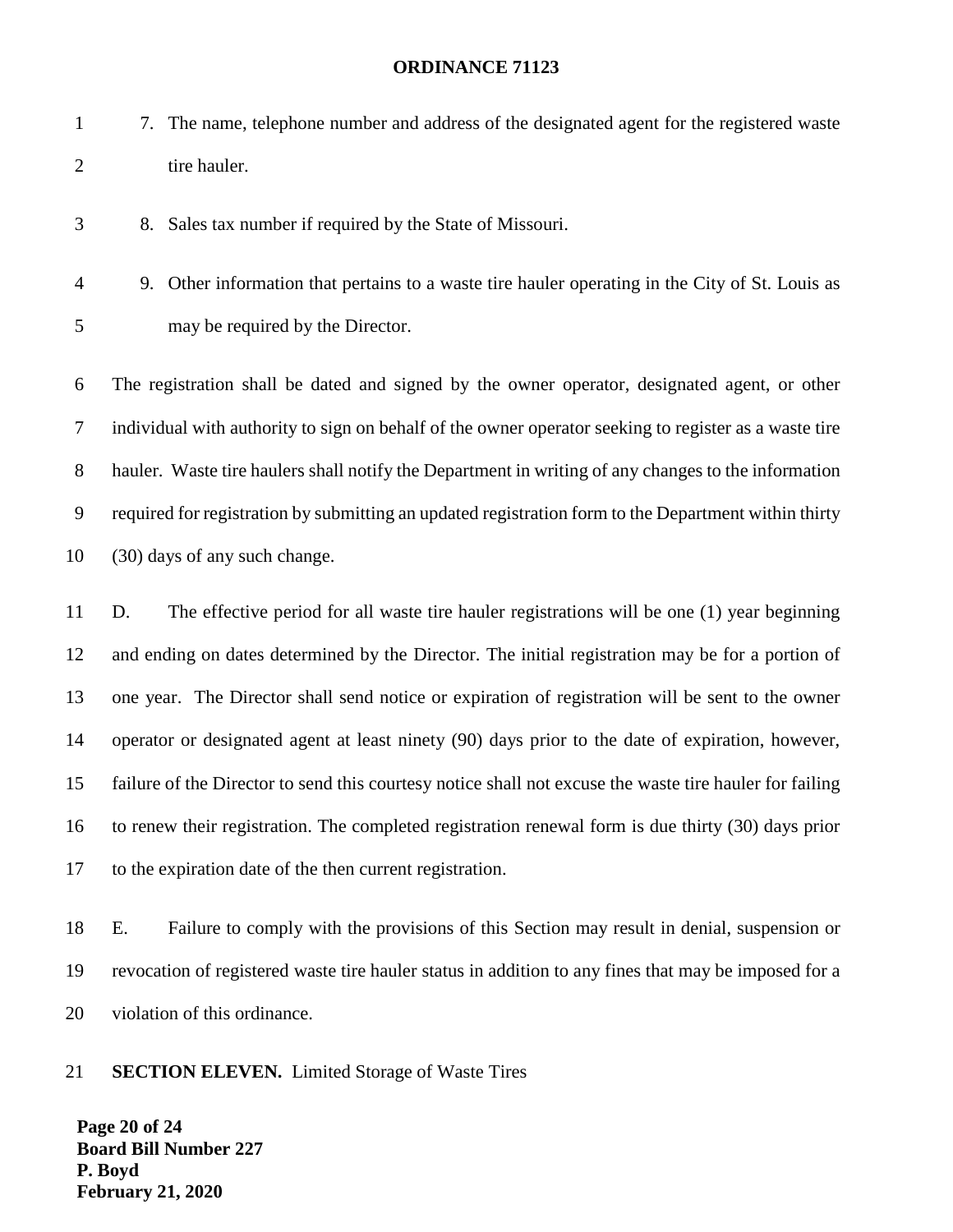A. Any person having obtained a permit from the City of St. Louis to operate an auto salvage yard or salvage yards may store, but shall not bury, up to five-hundred (500) waste tires for a period not to exceed thirty (30) consecutive days without a waste tire site permit provided such waste tires are only from vehicles acquired by the auto salvage yard or salvage yard, have been chipped, cut or shredded, and are maintained or stored in accordance with this ordinance, and Missouri State and federal laws and regulations.

 B. Waste tires collected and stored by a waste tire facility for processing, disposal and recycling shall be stored as required by this ordinance, all other applicable ordinances of the City of St. Louis, and Missouri State and federal laws and regulations.

 C. Any person may maintain or store up to five (5) waste tires for recycling or for other useful purposes, and shall stack the same and maintain vector control unless they are being used for a useful purpose.

**SECTION TWELVE.** Suspension and Revocation of Permits and Registration

 A. Whenever the Director has knowledge of any action or condition which would constitute grounds for the suspension or revocation of any permit or registration status issued under this ordinance, or other reasonable cause to believe such grounds exist, the Directorshall hold a hearing to ascertain all facts in the matter and determine whether or not the permit or registration status should be suspended or revoked. Not less than fifteen (15) days prior written notice shall be served on the permit holder or registrant, or the permit holder's or registrant's designated agent by personal service or mailed by certified or registered mail to them at their last known business or residence address, setting out the reason for the hearing and the conditions under which the hearing will be held. The permit holder or registrant shall have full right to be represented by counsel, to

**Page 21 of 24 Board Bill Number 227 P. Boyd February 21, 2020**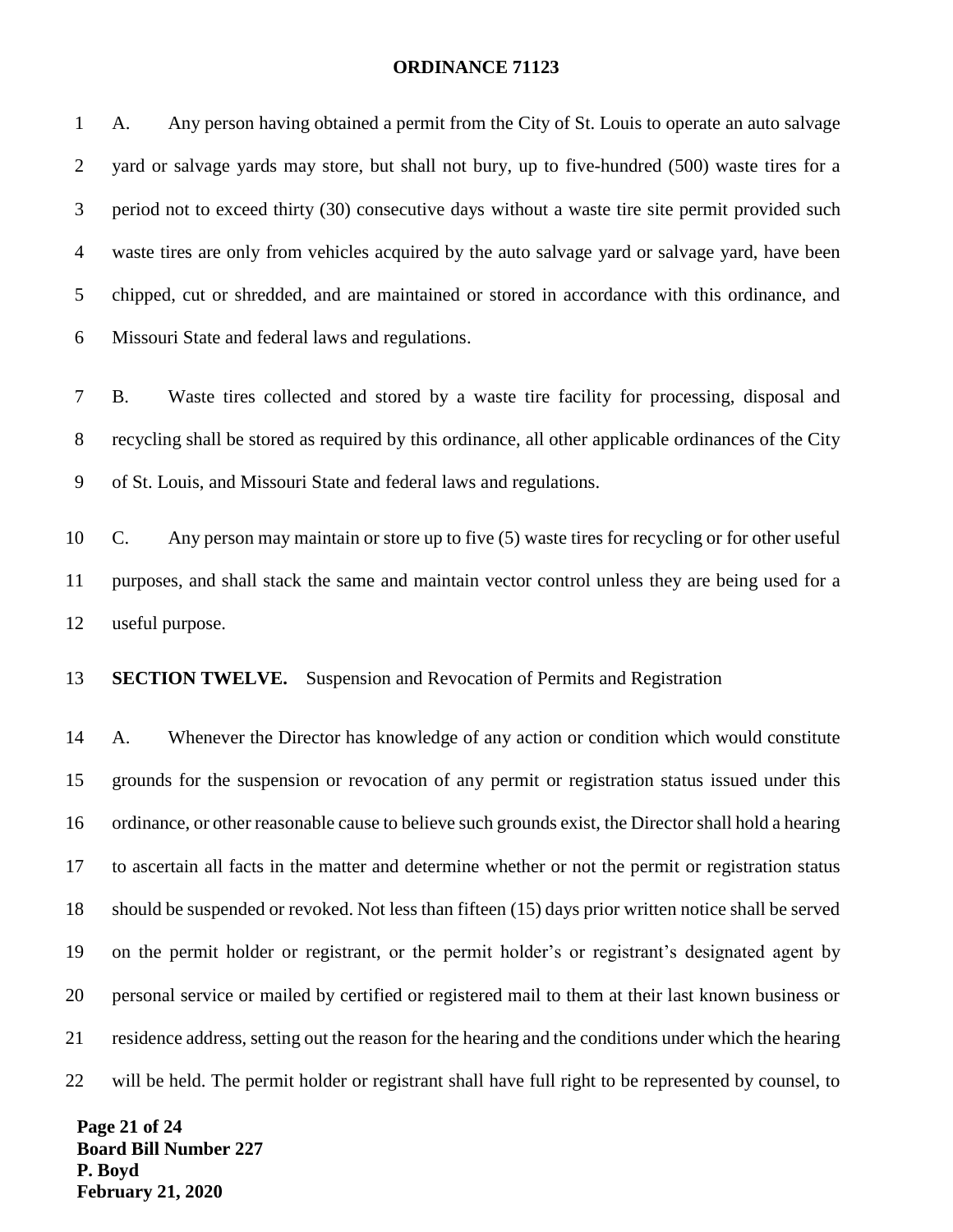produce witnesses, and to cross examine all witnesses who may appear against him. All procedures in such hearings shall be recorded stenographically, mechanically or electronically or by a combination thereof and shall be transcribed at the expense of the party requesting the transcription. Subpoenas shall be issued by the Director for any witness whose presence is desired at any hearing or proceeding before the Director to suspend or revoke a permit or registration, and such subpoenas may be served by any police officer. Such subpoenas shall be served and return thereon shall be made in the same manner provided by law in civil suits in the circuit court of this state.

 B. If the Director holds a hearing in accordance with this Section and finds that a permit holder or registrant has violated any provision of this ordinance or any regulation properly issued by the Director, the Director may suspend the permit or registration issued under this ordinance for a 12 period not to exceed ninety (90) days.

 C. The Director may revoke the permit or registration if, following a hearing held in accordance with this Section, Director finds that:

- (1) A permit holder or registrant has violated three or more provisions of this ordinance or any regulation properly issued by the Director; or
- (2) A permit or registration was obtained by misrepresentation or fraud, including knowingly providing false information; or
- (3) A permit holder has violated the provisions of the cease sales list in Section 14 of this ordinance; or
- (4) A permit holder or registrant has failed to pay for more than sixty (60) days any fines or fees pursuant to this ordinance.

**Page 22 of 24 Board Bill Number 227 P. Boyd February 21, 2020**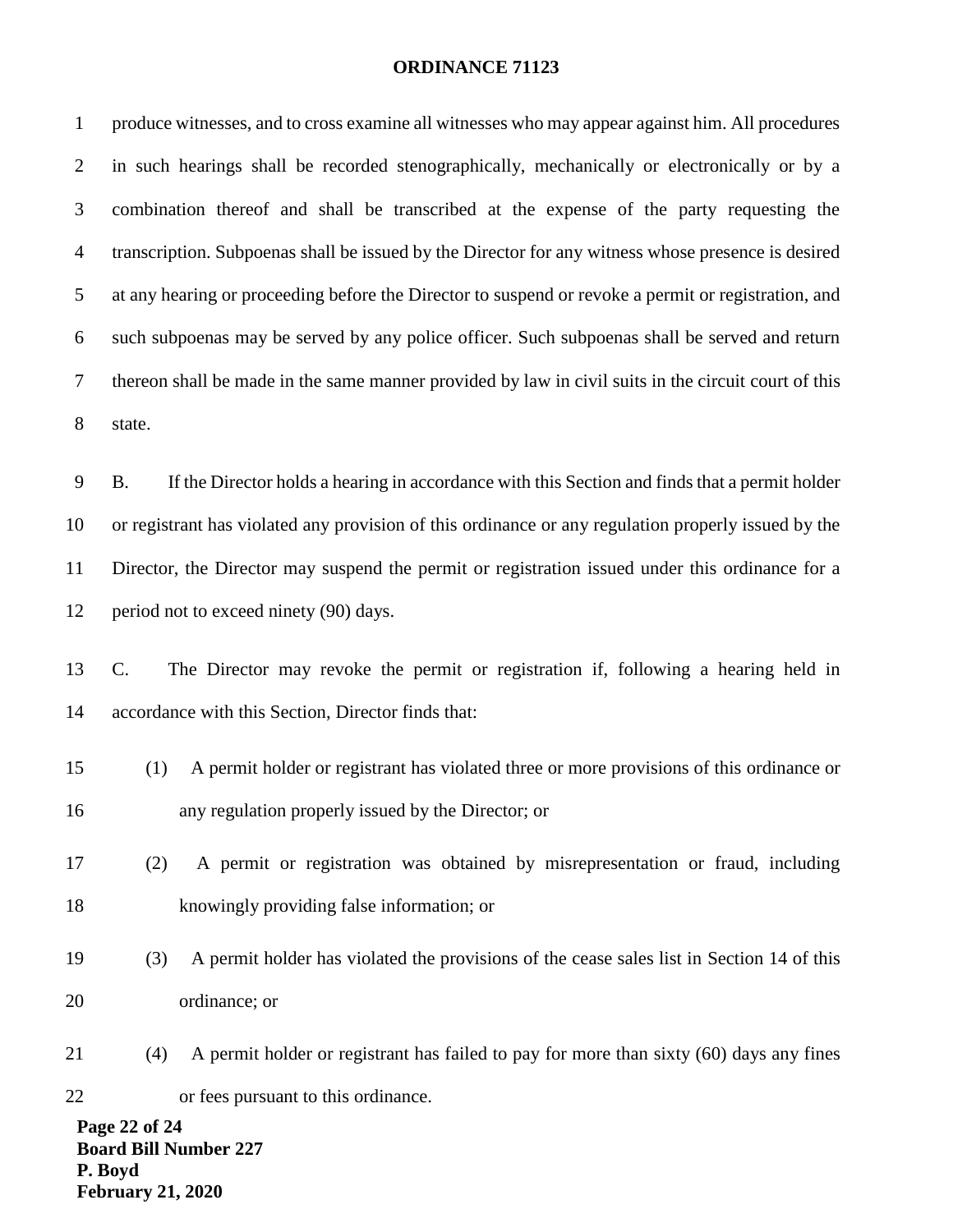D. Witnesses may also appear voluntarily at such hearings and testify. Before any witness shall testify in any such hearing, the witness shall be sworn by the Director to tell the truth and nothing but the truth.

 E. The Director's decision and order shall be in writing and shall include, if so requested, findings of fact and conclusions of law. No suspension or revocation ordered by the Director following a hearing in accordance with this Section shall become effective until ten (10) days after the order has been issued. Appeal of the Director's decision can be pursued in accordance with the provisions of Section 13 of this ordinance

**SECTION THIRTEEN.** Judicial Review of Suspension and Revocation of Permits

 A. An owner, permit holder, or registrant affected by the action of the Director whereby a permit or registration status has been suspended or revoked under this ordinance may seek judicial review in the manner provided by law.

 B. Nothing contained in this chapter shall preclude the Director from reaching an informal disposition with a permit holder or the permit holder's agent of contested cases by stipulation, consent order, or by agreed settlement.

## **SECTION FOURTEEN.** Cease Sales List

 Any time a permit holder or registrant has been suspended or revoked, the permit holder or registrant shall be placed on a cease sales list during which time the permit holder is prohibited from buying or selling new or used tires or, in the case of a waste hauler, prohibited from hauling or transporting waste tires .

#### **SECTION FIFTEEN.** Penalty for Violation.

**Page 23 of 24 Board Bill Number 227 P. Boyd February 21, 2020**